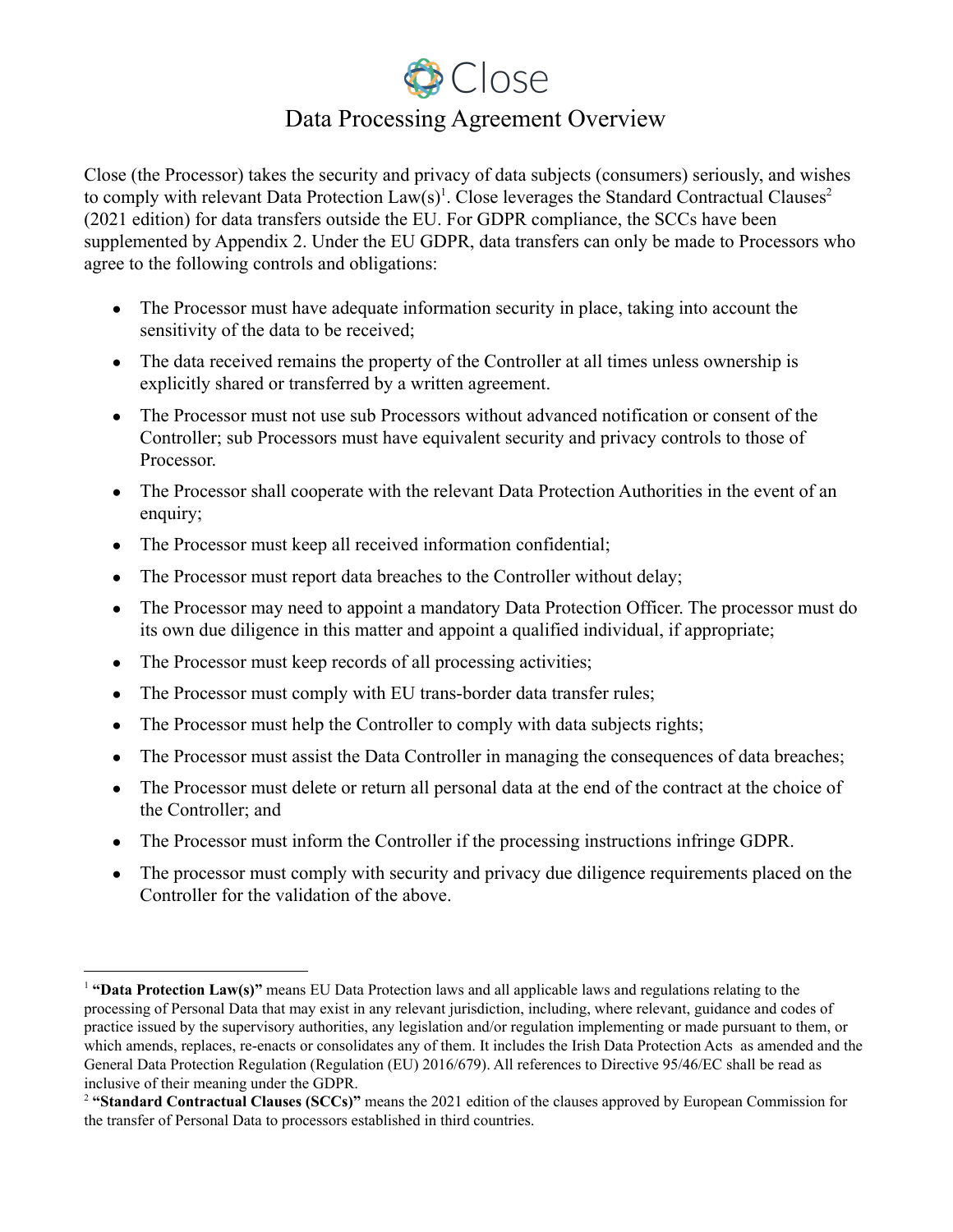If the data transfer is from the Controller to another Controller (Peer transfer), then the Peer must agree to all of the above controls and obligations, in addition to those required for EU GDPR compliance.

| <b>Signed and Agreed (Exporter)</b> | <b>Signed and Agreed (Importer)</b> |
|-------------------------------------|-------------------------------------|
| Name:                               | Name: Anthony Nemitz                |
| Position:                           | Position: COO/CCO                   |
| Company:                            | Company: Close (Elastic Inc)        |
| Date:                               | Date:                               |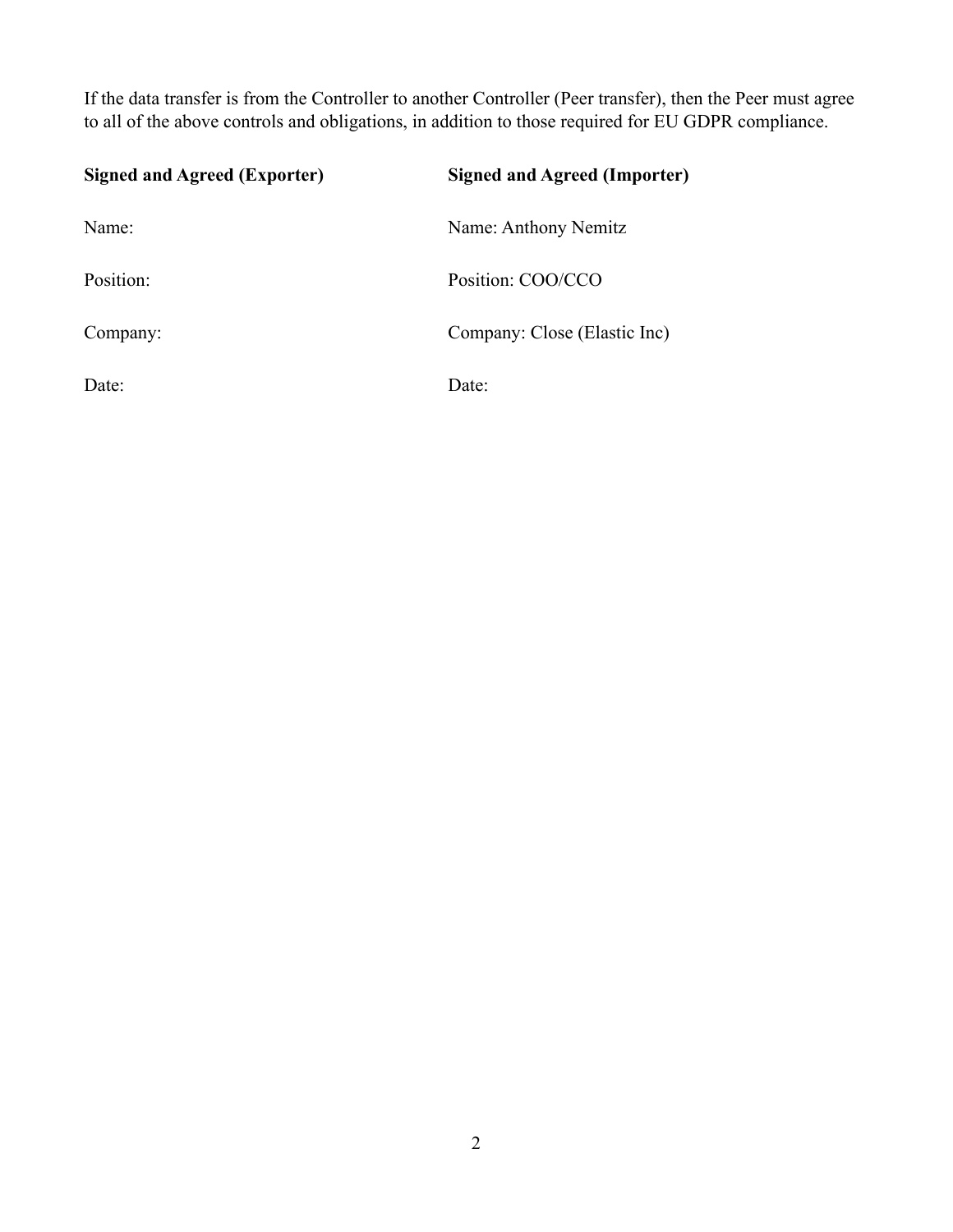# **SCHEDULE 1 - DETAILS OF THE PROCESSING**

### **Nature and Purpose of Processing**

Customer may submit, and users may submit on behalf of Customer: Personal Data to the Services, the extent of which is determined and controlled by Customer in its sole discretion, and which may include, but is not limited to Personal Data relating to the following categories of data subjects:

- Prospects, customers, business partners and vendors of Customer and Customer's customers (who are natural persons)
- Employees or contact persons of Customer's prospects, customers, business partners and vendors
- Employees, agents, advisors, freelancers of Customer (who are natural persons)
- Customer's Users authorized by Customer to use the Services

### **Categories of Personal Data**

Customer may submit Personal Data to the Services, the extent of which is determined and controlled by Customer in its sole discretion, and which may include, but is not limited to the following categories of Personal Data:

- Customer's Users authorized by Customer to use the Services
- First and last name
- Title and Position
- Employer
- Contact information (company, email, phone, physical business address)
- ID data
- Professional life data
- Personal life data
- Connection data
- Localization data
- Business requirements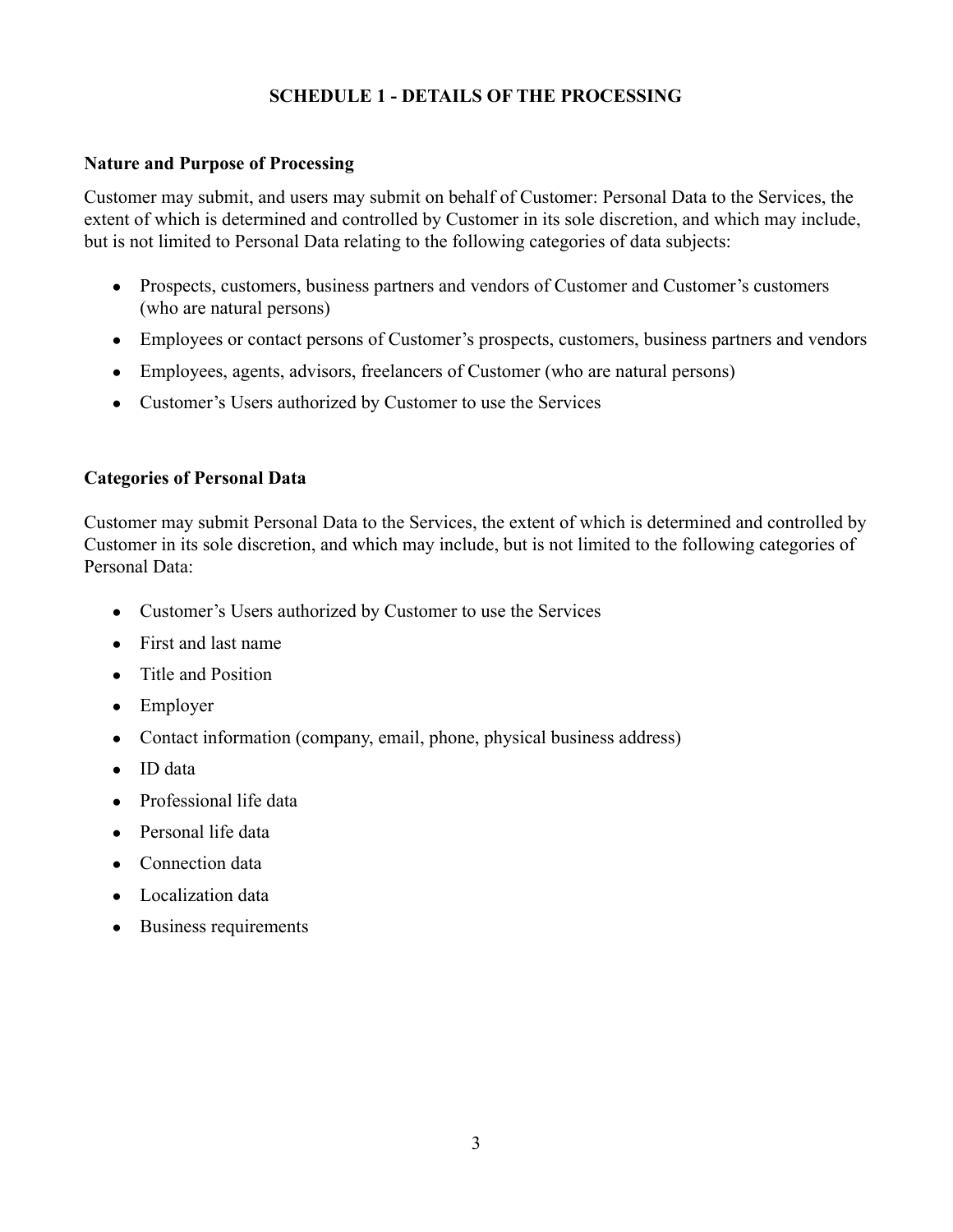# **SCHEDULE 2 - STANDARD CONTRACTUAL CLAUSES (MODULE TWO – CONTROLLER TO PROCESSOR)**

## **SECTION I**

# **Clause 1 Purpose and scope**

- (a) The purpose of these standard contractual clauses is to ensure compliance with the requirements of Regulation (EU) 2016/679 of the European Parliament and of the Council of 27 April 2016 on the protection of natural persons with regard to the processing of personal data and on the free movement of such data (General Data Protection Regulation) for the transfer of personal data to a third country.
- (b) The Parties:
	- (i) the natural or legal person(s), public authority/ies, agency/ies or other body/ies (hereinafter 'entity/ies') transferring the personal data, as listed in Annex I.A (hereinafter each 'data exporter'), and
	- (ii) the entity/ies in a third country receiving the personal data from the data exporter, directly or indirectly via another entity also Party to these Clauses, as listed in Annex I.A (hereinafter each 'data importer') have agreed to these standard contractual clauses (hereinafter: 'Clauses').
- (c) These Clauses apply with respect to the transfer of personal data as specified in Annex I.B.

(d) The Appendix to these Clauses containing the Annexes referred to therein forms an integral part of these Clauses.

### **Clause 2 Effect and invariability of the Clauses**

(a) These Clauses set out appropriate safeguards, including enforceable data subject rights and effective legal remedies, pursuant to Article  $46(1)$  and Article  $46(2)(c)$  of Regulation (EU) 2016/679 and, with respect to data transfers from controllers to processors and/or processors to processors, standard contractual clauses pursuant to Article 28(7) of Regulation (EU) 2016/679, provided they are not modified, except to select the appropriate Module(s) or to add or update information in the Appendix. This does not prevent the Parties from including the standard contractual clauses laid down in these Clauses in a wider contract and/or to add other clauses or additional safeguards, provided that they do not contradict, directly or indirectly, these Clauses or prejudice the fundamental rights or freedoms of data subjects.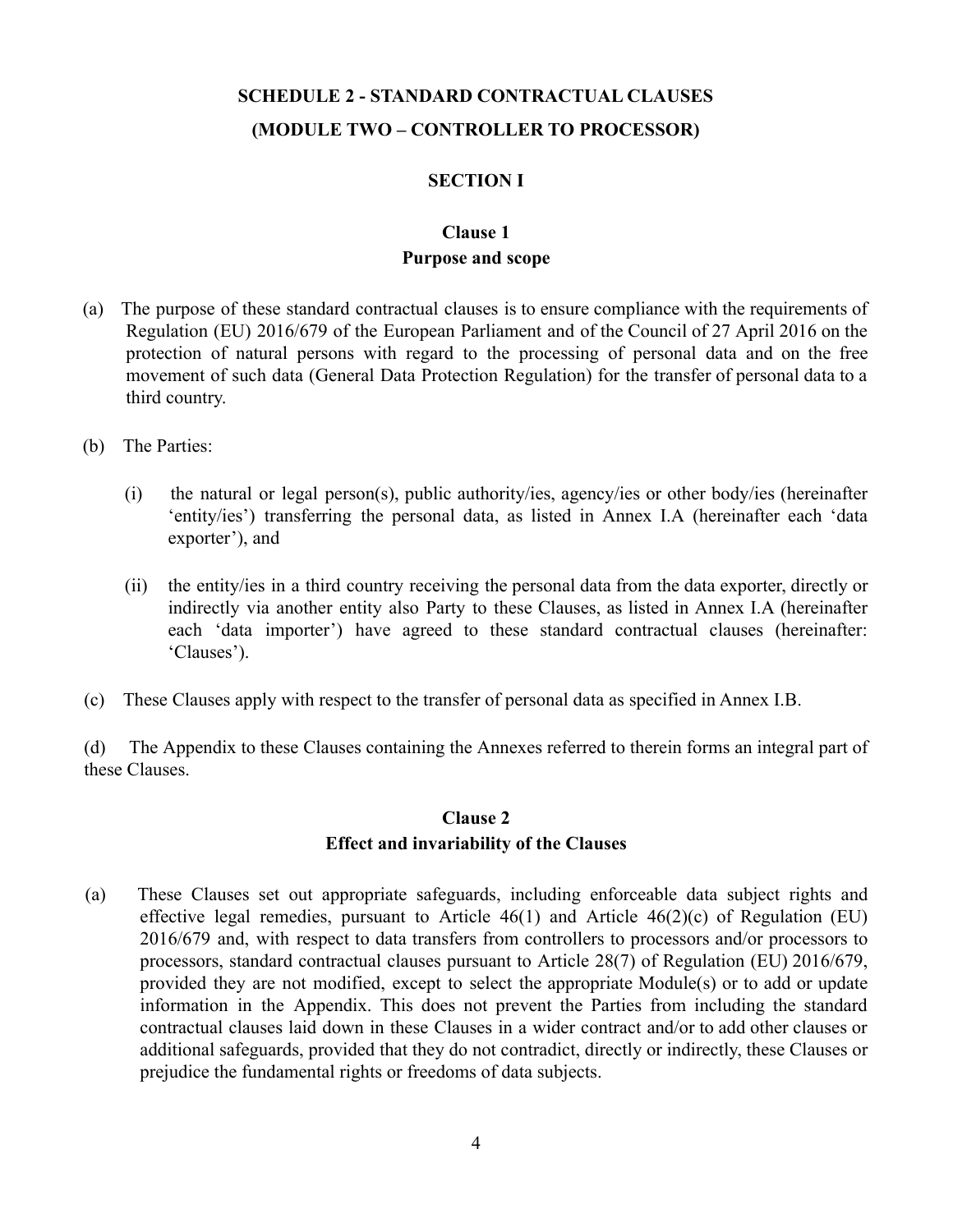(b) These Clauses are without prejudice to obligations to which the data exporter is subject by virtue of Regulation (EU) 2016/679.

### **Clause 3 Third-party beneficiaries**

- (a) Data subjects may invoke and enforce these Clauses, as third-party beneficiaries, against the data exporter and/or data importer, with the following exceptions:
	- (i) Clause 1, Clause 2, Clause 3, Clause 6, Clause 7;
	- (ii) Clause 8.1(b), 8.9(a), (c), (d) and (e);
	- (iii) Clause  $9(a)$ , (c), (d) and (e);
	- (iv) Clause  $12(a)$ , (d) and (f);
	- (v) Clause 13;
	- (vi) Clause 15.1(c), (d) and (e);
	- (vii) Clause  $16(e)$ ;
	- (viii) Clause  $18(a)$  and (b).
- (b) Paragraph (a) is without prejudice to rights of data subjects under Regulation (EU) 2016/679.

## **Clause 4 Interpretation**

- (a) Where these Clauses use terms that are defined in Regulation (EU) 2016/679, those terms shall have the same meaning as in that Regulation.
- (b) These Clauses shall be read and interpreted in the light of the provisions of Regulation (EU) 2016/679.
- (c) These Clauses shall not be interpreted in a way that conflicts with rights and obligations provided for in Regulation (EU) 2016/679.

# **Clause 5 Hierarchy**

In the event of a contradiction between these Clauses and the provisions of related agreements between the Parties, existing at the time these Clauses are agreed or entered into thereafter, these Clauses shall prevail.

### **Clause 6 Description of the transfer(s)**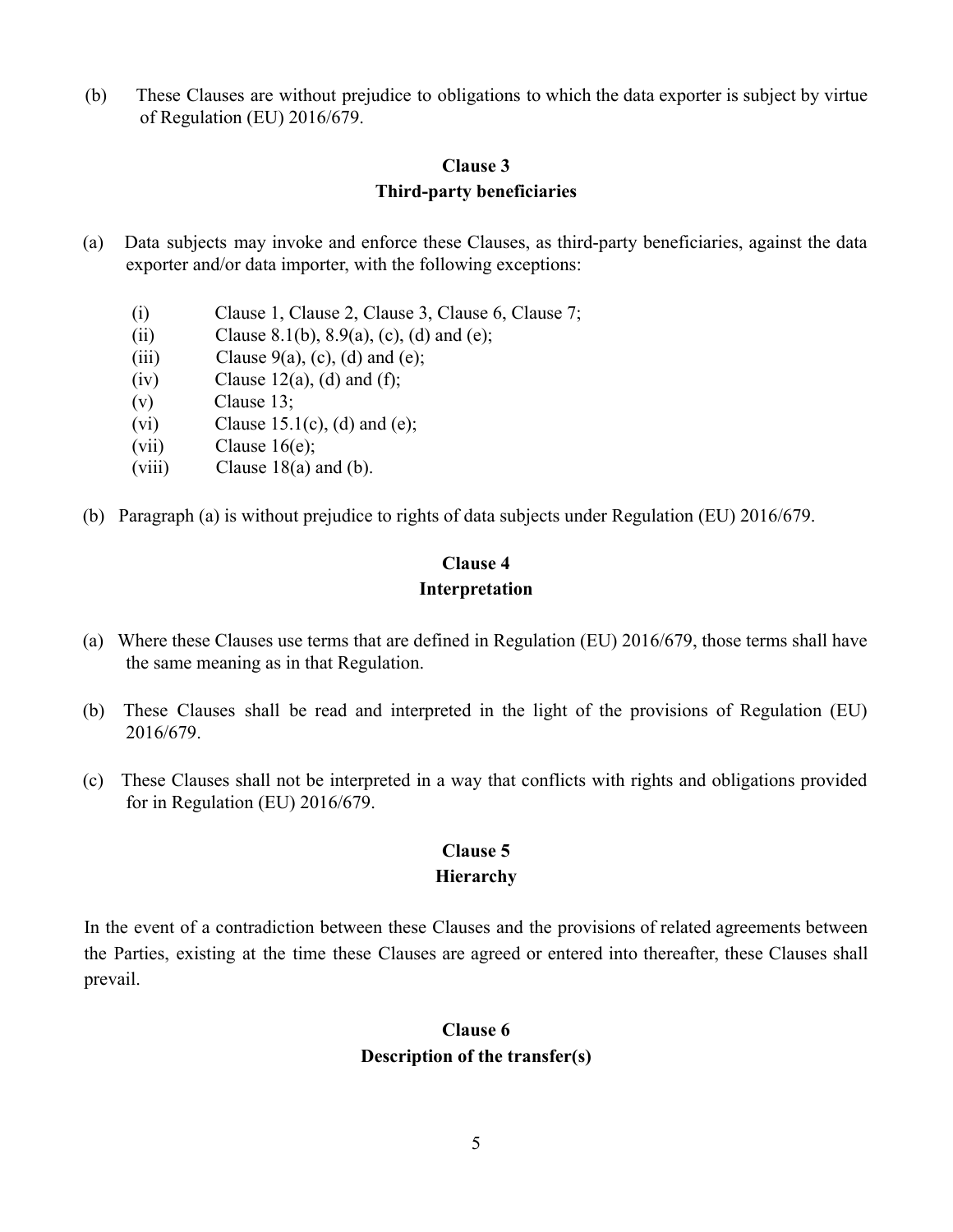The details of the transfer(s), and in particular the categories of personal data that are transferred and the purpose(s) for which they are transferred, are specified in Annex I.B.

# **Clause 7 Docking clause**

### *Not applicable*

### **SECTION II – OBLIGATIONS OF THE PARTIES**

### **Clause 8 Data protection safeguards**

The data exporter warrants that it has used reasonable efforts to determine that the data importer is able, through the implementation of appropriate technical and organisational measures, to satisfy its obligations under these Clauses.

#### **8.1 Instructions**

- (a) The data importer shall process the personal data only on documented instructions from the data exporter. The data exporter may give such instructions throughout the duration of the contract.
- (b) The data importer shall immediately inform the data exporter if it is unable to follow those instructions.

#### **8.2 Purpose limitation**

The data importer shall process the personal data only for the specific purpose(s) of the transfer, as set out in Annex I.B, unless on further instructions from the data exporter.

### **8.3 Transparency**

On request, the data exporter shall make a copy of these Clauses, including the Appendix as completed by the Parties, available to the data subject free of charge. To the extent necessary to protect business secrets or other confidential information, including the measures described in Annex II and personal data, the data exporter may redact part of the text of the Appendix to these Clauses prior to sharing a copy, but shall provide a meaningful summary where the data subject would otherwise not be able to understand the its content or exercise his/her rights. On request, the Parties shall provide the data subject with the reasons for the redactions, to the extent possible without revealing the redacted information.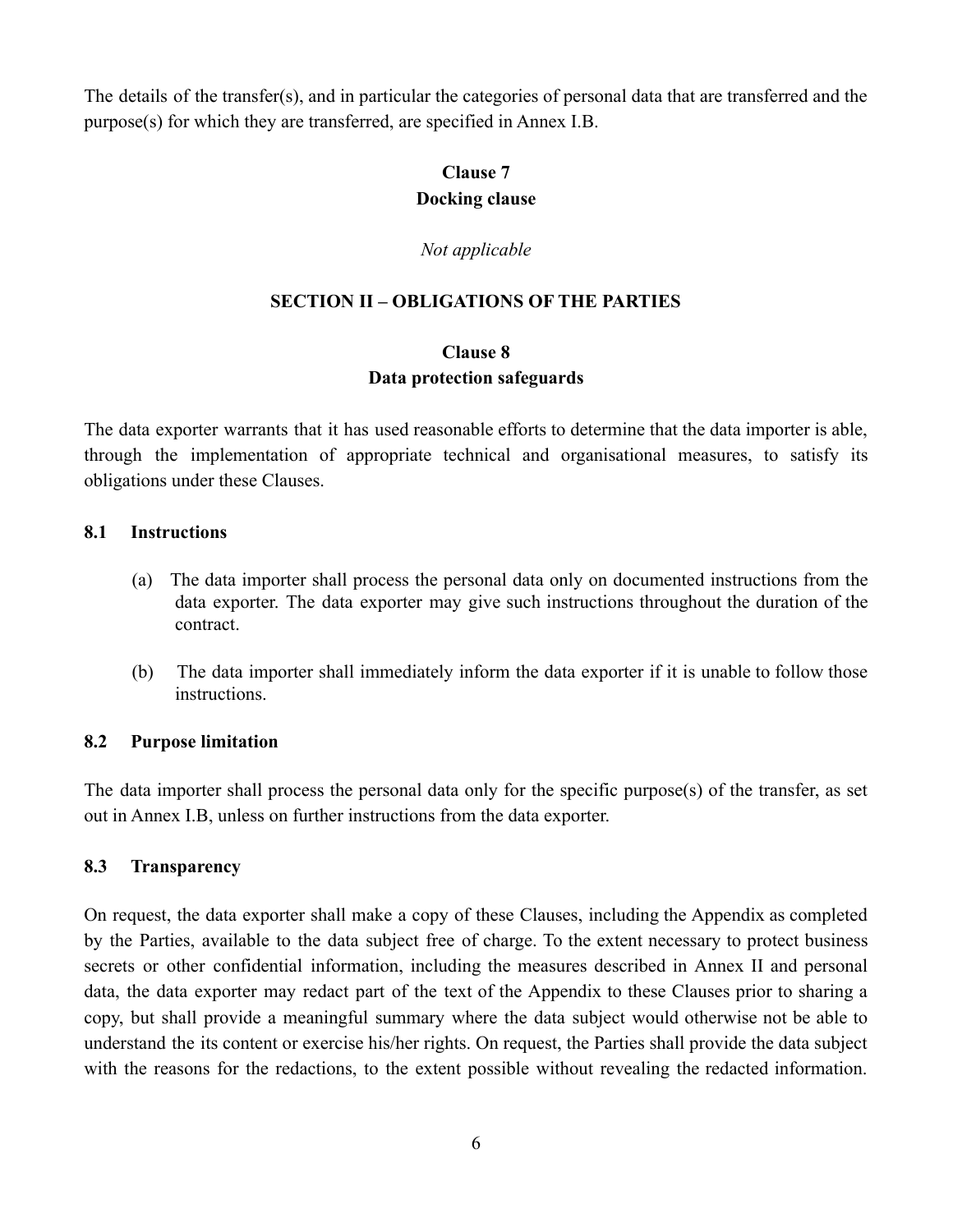This Clause is without prejudice to the obligations of the data exporter under Articles 13 and 14 of Regulation (EU) 2016/679.

### **8.4 Accuracy**

If the data importer becomes aware that the personal data it has received is inaccurate, or has become outdated, it shall inform the data exporter without undue delay. In this case, the data importer shall cooperate with the data exporter to erase or rectify the data.

### **8.5 Duration of processing and erasure or return of data**

Processing by the data importer shall only take place for the duration specified in Annex I.B. After the end of the provision of the processing services, the data importer shall, at the choice of the data exporter, delete all personal data processed on behalf of the data exporter and certify to the data exporter that it has done so, or return to the data exporter all personal data processed on its behalf and delete existing copies. Until the data is deleted or returned, the data importer shall continue to ensure compliance with these Clauses. In case of local laws applicable to the data importer that prohibit return or deletion of the personal data, the data importer warrants that it will continue to ensure compliance with these Clauses and will only process it to the extent and for as long as required under that local law. This is without prejudice to Clause 14, in particular the requirement for the data importer under Clause 14(e) to notify the data exporter throughout the duration of the contract if it has reason to believe that it is or has become subject to laws or practices not in line with the requirements under Clause 14(a).

#### **8.6 Security of processing**

- (a) The data importer and, during transmission, also the data exporter shall implement appropriate technical and organisational measures to ensure the security of the data, including protection against a breach of security leading to accidental or unlawful destruction, loss, alteration, unauthorised disclosure or access to that data (hereinafter 'personal data breach'). In assessing the appropriate level of security, the Parties shall take due account of the state of the art, the costs of implementation, the nature, scope, context and purpose(s) of processing and the risks involved in the processing for the data subjects. The Parties shall in particular consider having recourse to encryption or pseudonymisation, including during transmission, where the purpose of processing can be fulfilled in that manner. In case of pseudonymisation, the additional information for attributing the personal data to a specific data subject shall, where possible, remain under the exclusive control of the data exporter. In complying with its obligations under this paragraph, the data importer shall at least implement the technical and organisational measures specified in Annex II. The data importer shall carry out regular checks to ensure that these measures continue to provide an appropriate level of security.
- (b) The data importer shall grant access to the personal data to members of its personnel only to the extent strictly necessary for the implementation, management and monitoring of the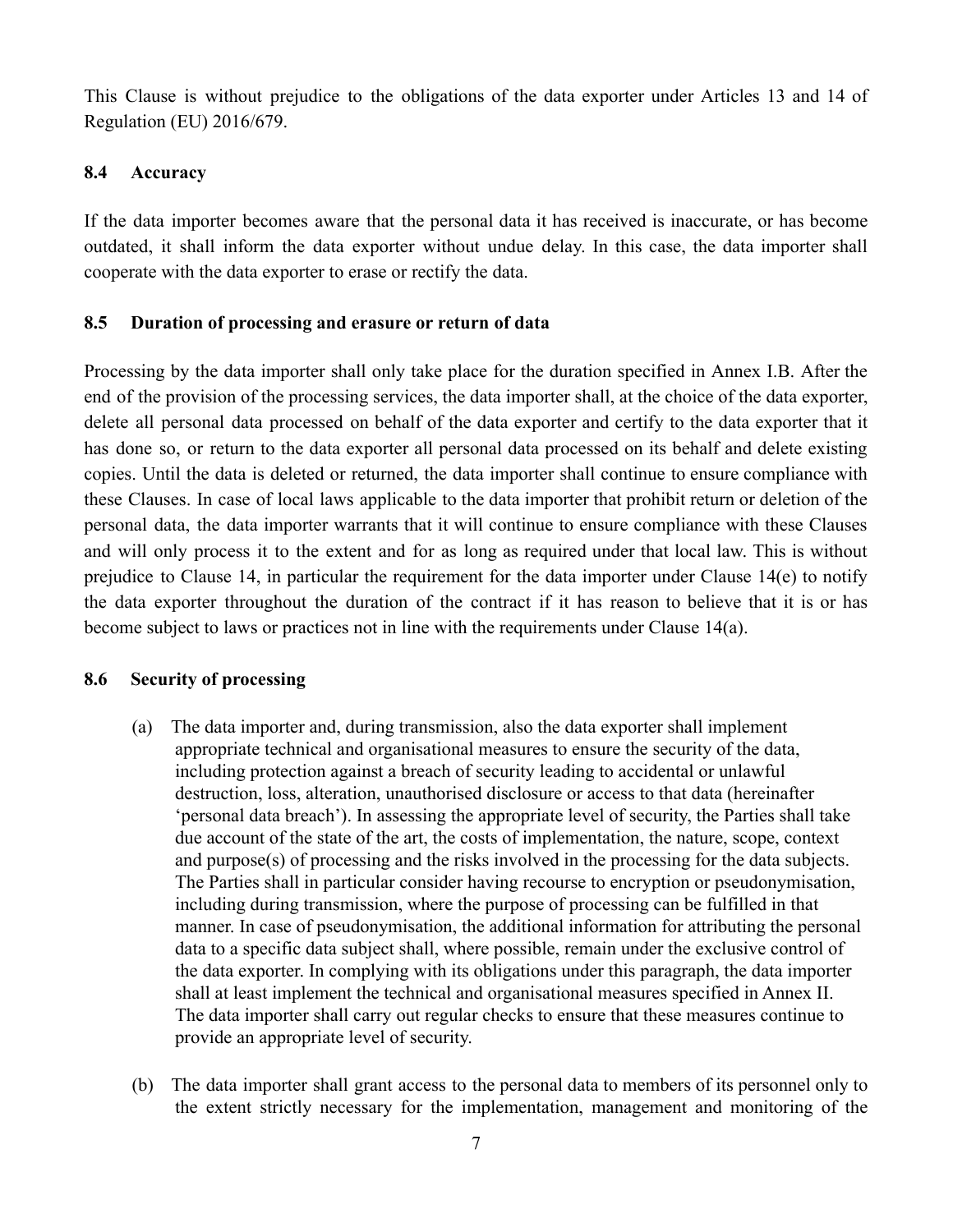contract. It shall ensure that persons authorised to process the personal data have committed themselves to confidentiality or are under an appropriate statutory obligation of confidentiality.

- (c) In the event of a personal data breach concerning personal data processed by the data importer under these Clauses, the data importer shall take appropriate measures to address the breach, including measures to mitigate its adverse effects. The data importer shall also notify the data exporter without undue delay after having become aware of the breach. Such notification shall contain the details of a contact point where more information can be obtained, a description of the nature of the breach (including, where possible, categories and approximate number of data subjects and personal data records concerned), its likely consequences and the measures taken or proposed to address the breach including, where appropriate, measures to mitigate its possible adverse effects. Where, and in so far as, it is not possible to provide all information at the same time, the initial notification shall contain the information then available and further information shall, as it becomes available, subsequently be provided without undue delay.
- (d) The data importer shall cooperate with and assist the data exporter to enable the data exporter to comply with its obligations under Regulation (EU) 2016/679, in particular to notify the competent supervisory authority and the affected data subjects, taking into account the nature of processing and the information available to the data importer.

### **8.7 Sensitive data**

Where the transfer involves personal data revealing racial or ethnic origin, political opinions, religious or philosophical beliefs, or trade union membership, genetic data, or biometric data for the purpose of uniquely identifying a natural person, data concerning health or a person's sex life or sexual orientation, or data relating to criminal convictions and offences (hereinafter 'sensitive data'), the data importer shall apply the specific restrictions and/or additional safeguards described in Annex I.B.

#### **8.8 Onward transfers**

The data importer shall only disclose the personal data to a third party on documented instructions from the data exporter. In addition, the data may only be disclosed to a third party located outside the European Union (in the same country as the data importer or in another third country, hereinafter 'onward transfer') if the third party is or agrees to be bound by these Clauses, under the appropriate Module, or if:

- (i) the onward transfer is to a country benefiting from an adequacy decision pursuant to Article 45 of Regulation (EU) 2016/679 that covers the onward transfer;
- (ii) the third party otherwise ensures appropriate safeguards pursuant to Articles 46 or 47 Regulation of (EU) 2016/679 with respect to the processing in question;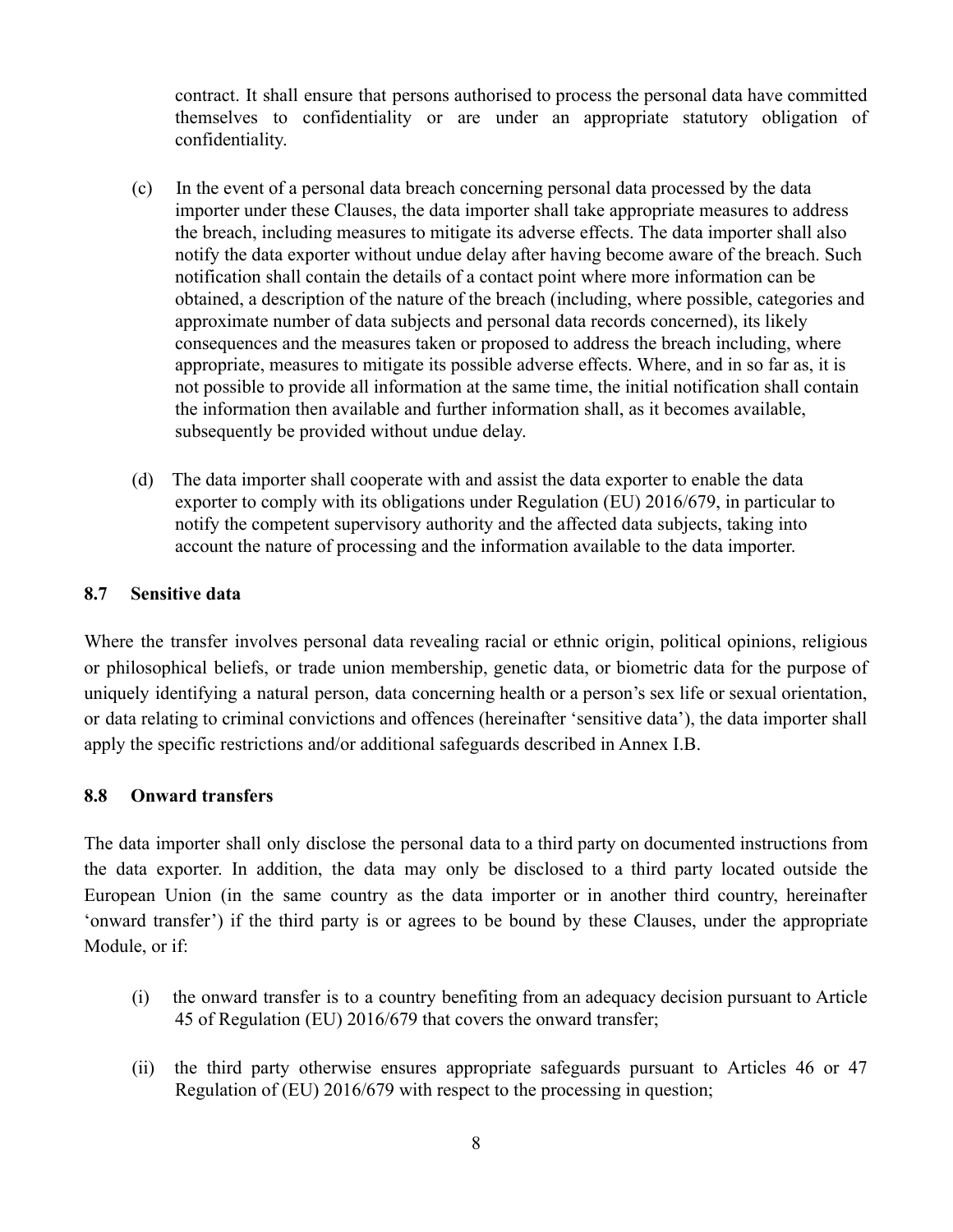- (iii) the onward transfer is necessary for the establishment, exercise or defence of legal claims in the context of specific administrative, regulatory or judicial proceedings; or
- (iv) the onward transfer is necessary in order to protect the vital interests of the data subject or of another natural person.

Any onward transfer is subject to compliance by the data importer with all the other safeguards under these Clauses, in particular purpose limitation.

### **8.9 Documentation and compliance**

- (a) The data importer shall promptly and adequately deal with enquiries from the data exporter that relate to the processing under these Clauses.
- (b) The Parties shall be able to demonstrate compliance with these Clauses. In particular, the data importer shall keep appropriate documentation on the processing activities carried out on behalf of the data exporter.
- (c) The data importer shall make available to the data exporter all information necessary to demonstrate compliance with the obligations set out in these Clauses and at the data exporter's request, allow for and contribute to audits of the processing activities covered by these Clauses, at reasonable intervals or if there are indications of non-compliance. In deciding on a review or audit, the data exporter may take into account relevant certifications held by the data importer.
- (d) The data exporter may choose to conduct the audit by itself or mandate an independent auditor. Audits may include inspections at the premises or physical facilities of the data importer and shall, where appropriate, be carried out with reasonable notice.
- (e) The Parties shall make the information referred to in paragraphs (b) and (c), including the results of any audits, available to the competent supervisory authority on request.

### **Clause 9 Use of sub-processors**

(a) The data importer has the data exporter's general authorisation for the engagement of sub-processor(s) from an agreed list. The data importer shall specifically inform the data exporter in writing of any intended changes to that list through the addition or replacement of sub-processors at least thirty (30) days in advance, thereby giving the data exporter sufficient time to be able to object to such changes prior to the engagement of the sub-processor(s). The data importer shall provide the data exporter with the information necessary to enable the data exporter to exercise its right to object.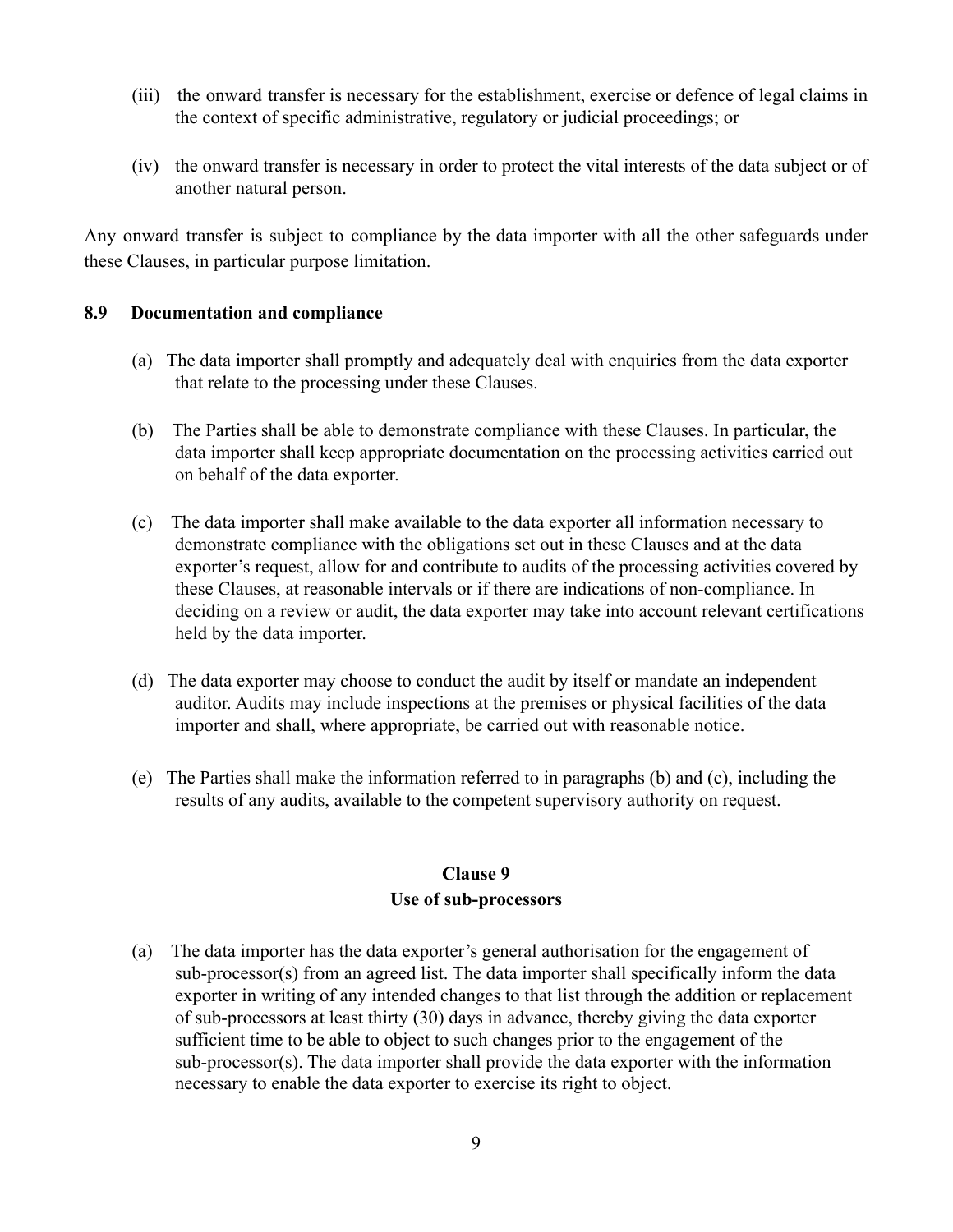- (b) Where the data importer engages a sub-processor to carry out specific processing activities (on behalf of the data exporter), it shall do so by way of a written contract that provides for, in substance, the same data protection obligations as those binding the data importer under these Clauses, including in terms of third-party beneficiary rights for data subjects. The Parties agree that, by complying with this Clause, the data importer fulfils its obligations under Clause 8.8. The data importer shall ensure that the sub-processor complies with the obligations to which the data importer is subject pursuant to these Clauses.
- (c) The data importer shall provide, at the data exporter's request, a copy of such a sub-processor agreement and any subsequent amendments to the data exporter. To the extent necessary to protect business secrets or other confidential information, including personal data, the data importer may redact the text of the agreement prior to sharing a copy.
- (d) The data importer shall remain fully responsible to the data exporter for the performance of the sub-processor's obligations under its contract with the data importer. The data importer shall notify the data exporter of any failure by the sub-processor to fulfil its obligations under that contract.
- (e) The data importer shall agree a third-party beneficiary clause with the sub-processor whereby – in the event the data importer has factually disappeared, ceased to exist in law or has become insolvent – the data exporter shall have the right to terminate the sub-processor contract and to instruct the sub-processor to erase or return the personal data.

# **Clause 10 Data subject rights**

- (a) The data importer shall promptly notify the data exporter of any request it has received from a data subject. It shall not respond to that request itself unless it has been authorised to do so by the data exporter.
- (b) The data importer shall assist the data exporter in fulfilling its obligations to respond to data subjects' requests for the exercise of their rights under Regulation (EU) 2016/679. In this regard, the Parties shall set out in Annex II the appropriate technical and organisational measures, taking into account the nature of the processing, by which the assistance shall be provided, as well as the scope and the extent of the assistance required.
- (c) In fulfilling its obligations under paragraphs (a) and (b), the data importer shall comply with the instructions from the data exporter.

# **Clause 11 Redress**

(a) The data importer shall inform data subjects in a transparent and easily accessible format, through individual notice or on its website, of a contact point authorised to handle complaints. It shall deal promptly with any complaints it receives from a data subject.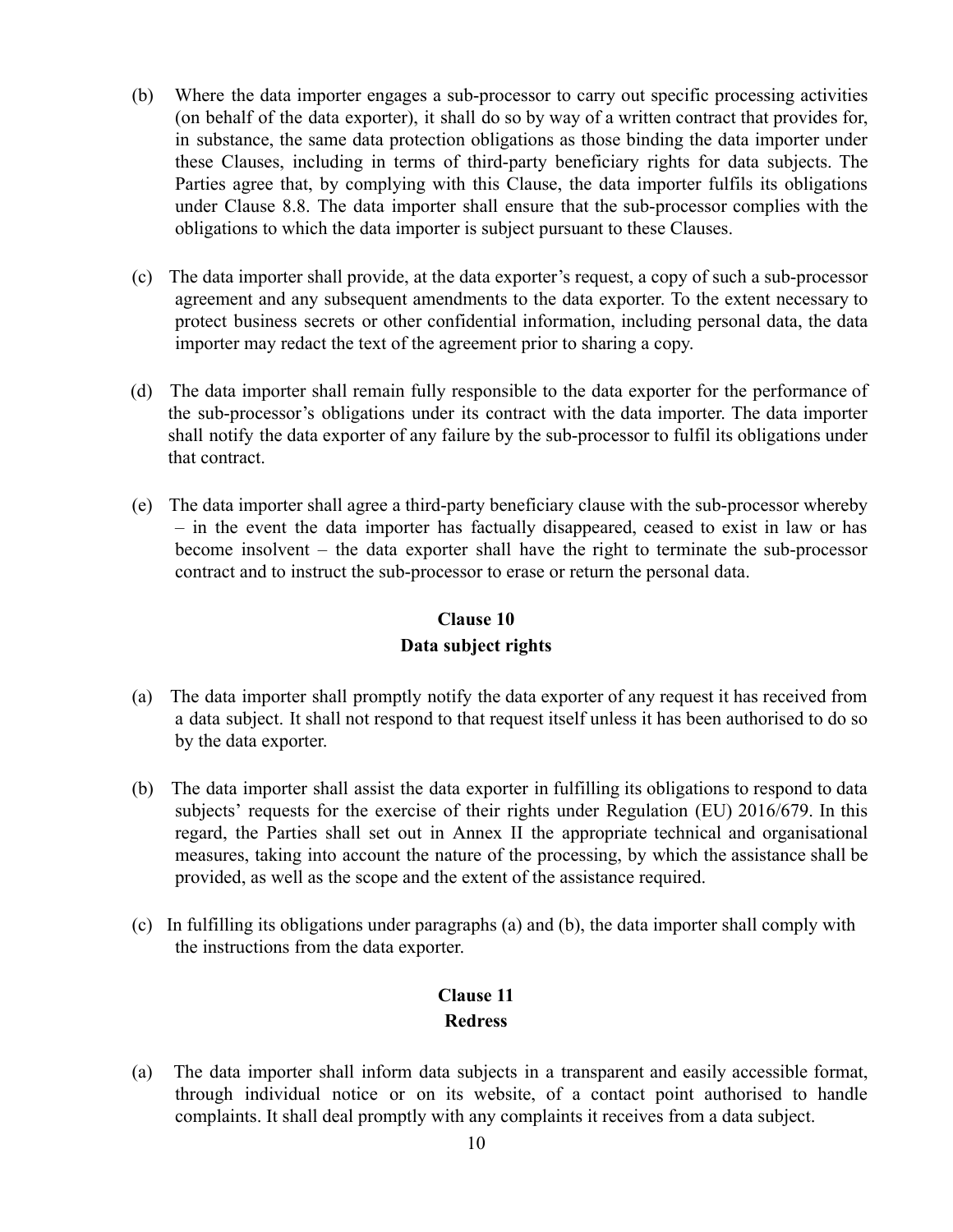- (b) In case of a dispute between a data subject and one of the Parties as regards compliance with these Clauses, that Party shall use its best efforts to resolve the issue amicably in a timely fashion. The Parties shall keep each other informed about such disputes and, where appropriate, cooperate in resolving them.
- (c) Where the data subject invokes a third-party beneficiary right pursuant to Clause 3, the data importer shall accept the decision of the data subject to:
	- (i) lodge a complaint with the supervisory authority in the Member State of his/her habitual residence or place of work, or the competent supervisory authority pursuant to Clause 13;
	- (ii) refer the dispute to the competent courts within the meaning of Clause 18.
- (d) The Parties accept that the data subject may be represented by a not-for-profit body, organisation or association under the conditions set out in Article 80(1) of Regulation (EU) 2016/679.
- (e) The data importer shall abide by a decision that is binding under the applicable EU or Member State law.
- (f) The data importer agrees that the choice made by the data subject will not prejudice his/her substantive and procedural rights to seek remedies in accordance with applicable laws.

# **Clause 12**

### **Liability**

- (a) Each Party shall be liable to the other Party/ies for any damages it causes the other Party/ies by any breach of these Clauses.
- (b) The data importer shall be liable to the data subject, and the data subject shall be entitled to receive compensation, for any material or non- material damages the data importer or its sub-processor causes the data subject by breaching the third-party beneficiary rights under these Clauses.
- (c) Notwithstanding paragraph (b), the data exporter shall be liable to the data subject, and the data subject shall be entitled to receive compensation, for any material or non-material damages the data exporter or the data importer (or its sub-processor) causes the data subject by breaching the third-party beneficiary rights under these Clauses. This is without prejudice to the liability of the data exporter and, where the data exporter is a processor acting on behalf of a controller, to the liability of the controller under Regulation (EU) 2016/679 or Regulation (EU) 2018/1725, as applicable.
- (d) The Parties agree that if the data exporter is held liable under paragraph (c) for damages caused by the data importer (or its sub-processor), it shall be entitled to claim back from the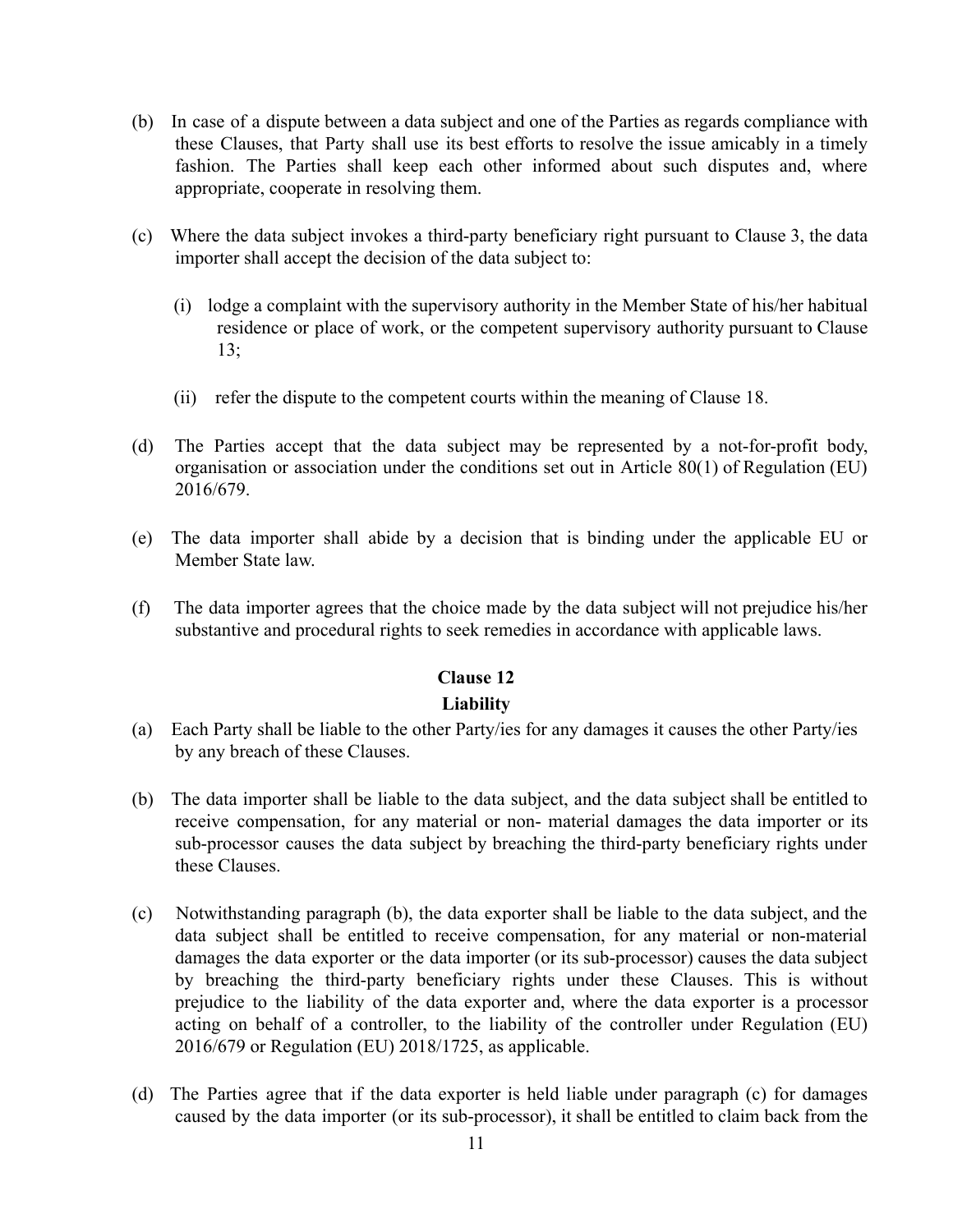data importer that part of the compensation corresponding to the data importer's responsibility for the damage.

- (e) Where more than one Party is responsible for any damage caused to the data subject as a result of a breach of these Clauses, all responsible Parties shall be jointly and severally liable and the data subject is entitled to bring an action in court against any of these Parties.
- (f) The Parties agree that if one Party is held liable under paragraph (e), it shall be entitled to claim back from the other Party/ies that part of the compensation corresponding to its/their responsibility for the damage.
- (g) The data importer may not invoke the conduct of a sub-processor to avoid its own liability.

### **Clause 13 Supervision**

(a) [Where the data exporter is established in an EU Member State:] The supervisory authority with responsibility for ensuring compliance by the data exporter with Regulation (EU) 2016/679 as regards the data transfer, as indicated in Annex I.C, shall act as competent supervisory authority.

[Where the data exporter is not established in an EU Member State, but falls within the territorial scope of application of Regulation (EU) 2016/679 in accordance with its Article 3(2) and has appointed a representative pursuant to Article 27(1) of Regulation (EU) 2016/679:] The supervisory authority of the Member State in which the representative within the meaning of Article 27(1) of Regulation (EU) 2016/679 is established, as indicated in Annex I.C, shall act as competent supervisory authority.

[Where the data exporter is not established in an EU Member State, but falls within the territorial scope of application of Regulation (EU) 2016/679 in accordance with its Article 3(2) without however having to appoint a representative pursuant to Article 27(2) of Regulation (EU) 2016/679:] The supervisory authority of one of the Member States in which the data subjects whose personal data is transferred under these Clauses in relation to the offering of goods or services to them, or whose behaviour is monitored, are located, as indicated in Annex I.C, shall act as competent supervisory authority.

(b) The data importer agrees to submit itself to the jurisdiction of and cooperate with the competent supervisory authority in any procedures aimed at ensuring compliance with these Clauses. In particular, the data importer agrees to respond to enquiries, submit to audits and comply with the measures adopted by the supervisory authority, including remedial and compensatory measures. It shall provide the supervisory authority with written confirmation that the necessary actions have been taken.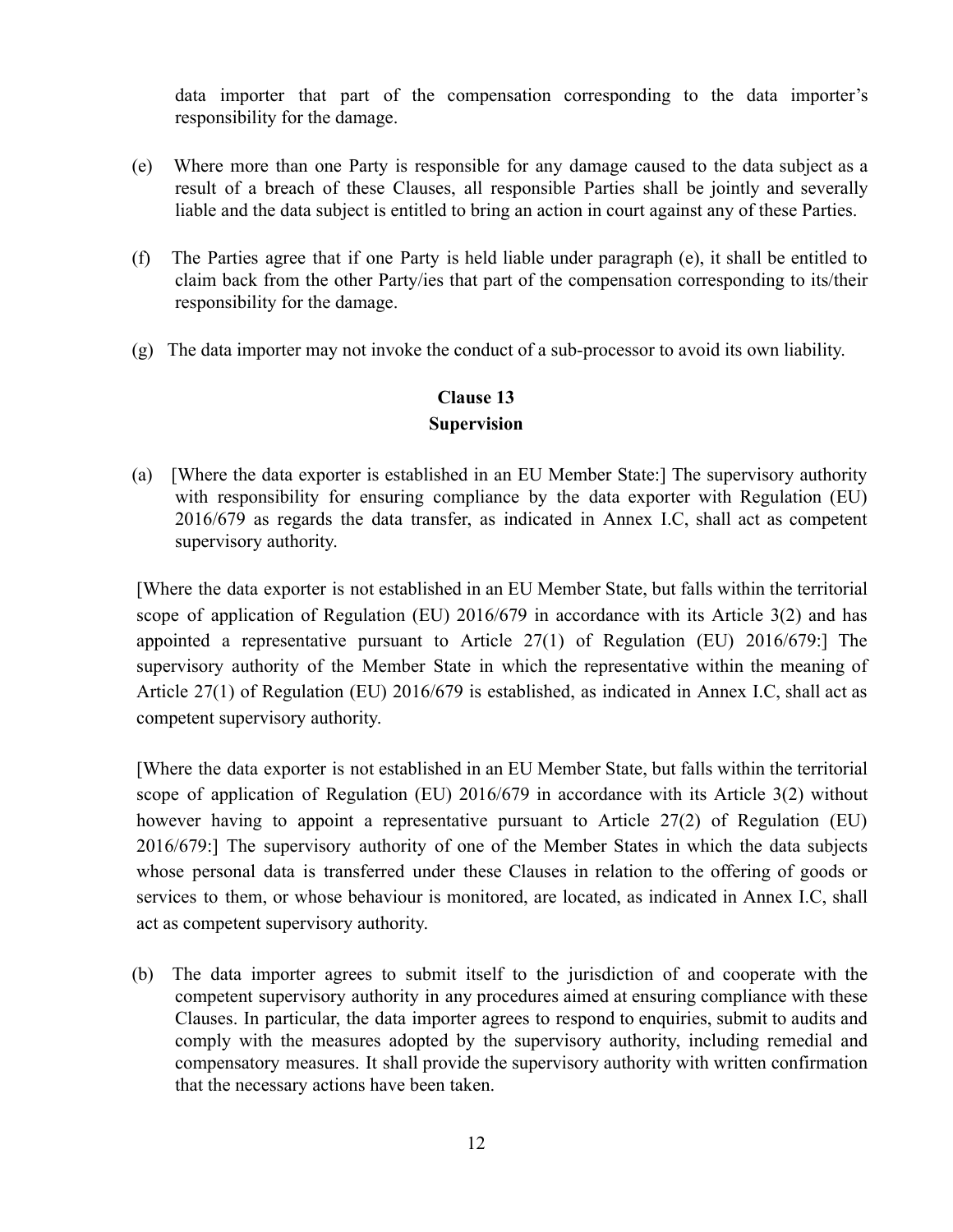# **SECTION III – LOCAL LAWS AND OBLIGATIONS IN CASE OF ACCESS BY PUBLIC AUTHORITIES**

#### **Clause 14**

#### **Local laws and practices affecting compliance with the Clauses**

- (a) The Parties warrant that they have no reason to believe that the laws and practices in the third country of destination applicable to the processing of the personal data by the data importer, including any requirements to disclose personal data or measures authorising access by public authorities, prevent the data importer from fulfilling its obligations under these Clauses. This is based on the understanding that laws and practices that respect the essence of the fundamental rights and freedoms and do not exceed what is necessary and proportionate in a democratic society to safeguard one of the objectives listed in Article 23(1) of Regulation (EU) 2016/679, are not in contradiction with these Clauses.
- (b) The Parties declare that in providing the warranty in paragraph (a), they have taken due account in particular of the following elements:
	- (i) the specific circumstances of the transfer, including the length of the processing chain, the number of actors involved and the transmission channels used; intended onward transfers; the type of recipient; the purpose of processing; the categories and format of the transferred personal data; the economic sector in which the transfer occurs; the storage location of the data transferred;
	- (ii) the laws and practices of the third country of destination– including those requiring the disclosure of data to public authorities or authorising access by such authorities – relevant in light of the specific circumstances of the transfer, and the applicable limitations and safeguards;
	- (iii) any relevant contractual, technical or organisational safeguards put in place to supplement the safeguards under these Clauses, including measures applied during transmission and to the processing of the personal data in the country of destination.
- (c) The data importer warrants that, in carrying out the assessment under paragraph (b), it has made its best efforts to provide the data exporter with relevant information and agrees that it will continue to cooperate with the data exporter in ensuring compliance with these Clauses.
- (d) The Parties agree to document the assessment under paragraph (b) and make it available to the competent supervisory authority on request.
- (e) The data importer agrees to notify the data exporter promptly if, after having agreed to these Clauses and for the duration of the contract, it has reason to believe that it is or has become subject to laws or practices not in line with the requirements under paragraph (a), including following a change in the laws of the third country or a measure (such as a disclosure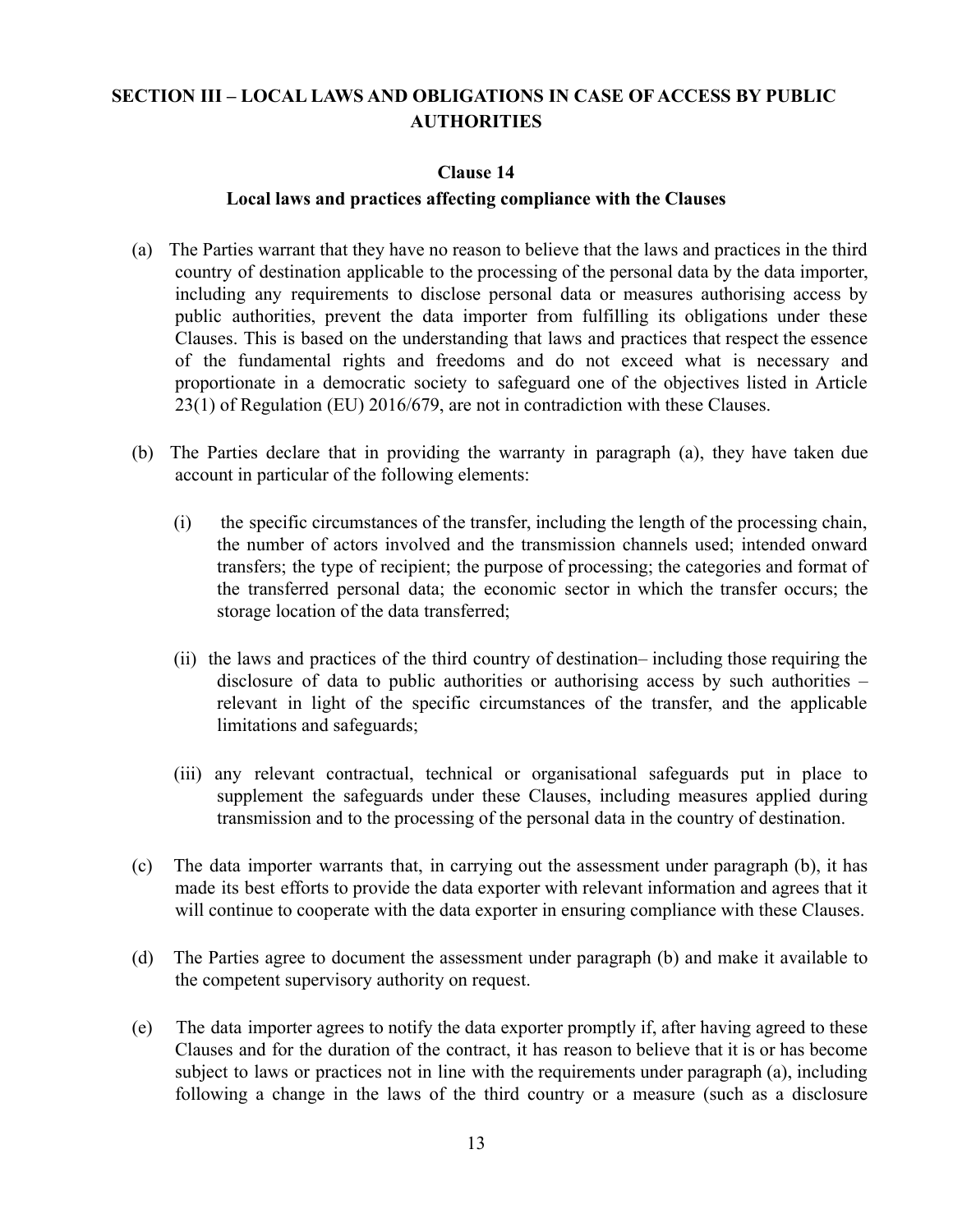request) indicating an application of such laws in practice that is not in line with the requirements in paragraph (a).

(f) Following a notification pursuant to paragraph (e), or if the data exporter otherwise has reason to believe that the dataimporter can no longer fulfil its obligations under these Clauses, the data exporter shall promptly identify appropriate measures (e.g. technical or organisational measures to ensure security and confidentiality) to be adopted by the data exporter and/or data importer to address the situation. The data exporter shall suspend the data transfer if it considers that no appropriate safeguards for such transfer can be ensured, or if instructed by the competent supervisory authority to do so. In this case, the data exporter shall be entitled to terminate the contract, insofar as it concerns the processing of personal data under these Clauses. If the contract involves more than two Parties, the data exporter may exercise this right to termination only with respect to the relevant Party, unless the Parties have agreed otherwise. Where the contract is terminated pursuant to this Clause, Clause 16(d) and (e) shall apply.

### **Clause 15 Obligations of the data importer in case of access by public authorities**

#### **15.1 Notification**

- (a) The data importer agrees to notify the data exporter and, where possible, the data subject promptly (if necessary with the help of the data exporter) if it:
	- (i) receives a legally binding request from a public authority, including judicial authorities, under the laws of the country of destination for the disclosure of personal data transferred pursuant to these Clauses; such notification shall include information about the personal data requested, the requesting authority, the legal basis for the request and the response provided; or
	- (ii) becomes aware of any direct access by public authorities to personal data transferred pursuant to these Clauses in accordance with the laws of the country of destination; such notification shall include all information available to the importer.
- (b) If the data importer is prohibited from notifying the data exporter and/or the data subject under the laws of the country of destination, the data importer agrees to use its best efforts to obtain a waiver of the prohibition, with a view to communicating as much information as possible, as soon as possible. The data importer agrees to document its best efforts in order to be able to demonstrate them on request of the data exporter.
- (c) Where permissible under the laws of the country of destination, the data importer agrees to provide the data exporter, at regular intervals for the duration of the contract, with as much relevant information as possible on the requests received (in particular, number of requests, type of data requested, requesting authority/ies, whether requests have been challenged and the outcome of such challenges, etc.).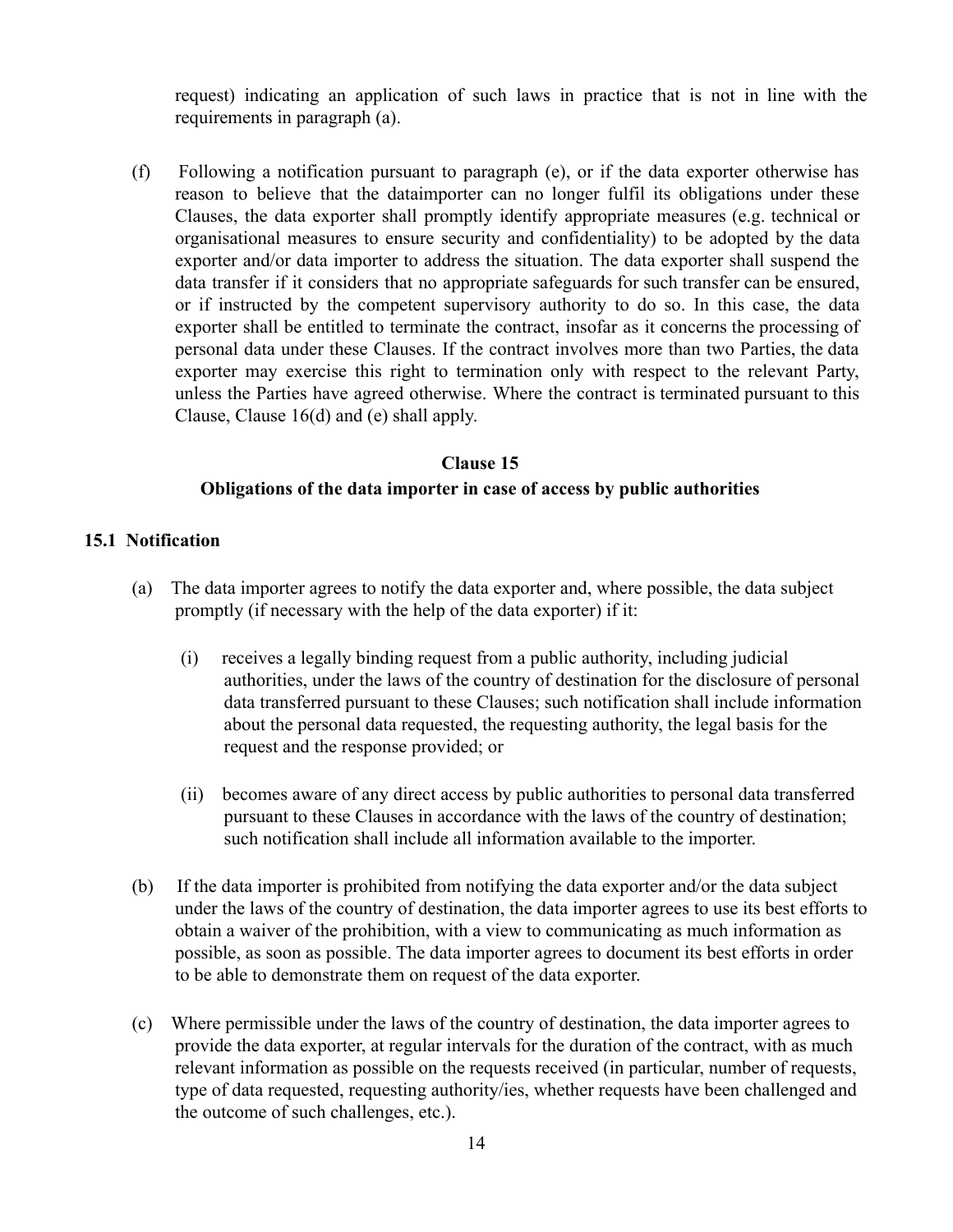- (d) The data importer agrees to preserve the information pursuant to paragraphs (a) to (c) for the duration of the contract and make it available to the competent supervisory authority on request.
- (e) Paragraphs (a) to (c) are without prejudice to the obligation of the data importer pursuant to Clause 14(e) and Clause 16 to inform the data exporter promptly where it is unable to comply with these Clauses.

#### **15.2 Review of legality and data minimisation**

- (a) The data importer agrees to review the legality of the request for disclosure, in particular whether it remains within the powers granted to the requesting public authority, and to challenge the request if, after careful assessment, it concludes that there are reasonable grounds to consider that the request is unlawful under the laws of the country of destination, applicable obligations under international law and principles of international comity. The data importer shall, under the same conditions, pursue possibilities of appeal. When challenging a request, the data importer shall seek interim measures with a view to suspending the effects of the request until the competent judicial authority has decided on its merits. It shall not disclose the personal data requested until required to do so under the applicable procedural rules. These requirements are without prejudice to the obligations of the data importer under Clause 14(c).
- (b) The data importer agrees to document its legal assessment and any challenge to the request for disclosure and, to the extent permissible under the laws of the country of destination, make the documentation available to the data exporter. It shall also make it available to the competent supervisory authority on request.
- (c) The data importer agrees to provide the minimum amount of information permissible when responding to a request for disclosure, based on a reasonable interpretation of the request.

### **SECTION IV – FINAL PROVISIONS**

#### **Clause 16**

#### **Non-compliance with the Clauses and termination**

- (a) The data importer shall promptly inform the data exporter if it is unable to comply with these Clauses, for whatever reason.
- (b) In the event that the data importer is in breach of these Clauses or unable to comply with these Clauses, the data exporter shall suspend the transfer of personal data to the data importer until compliance is again ensured or the contract is terminated. This is without prejudice to Clause 14(f).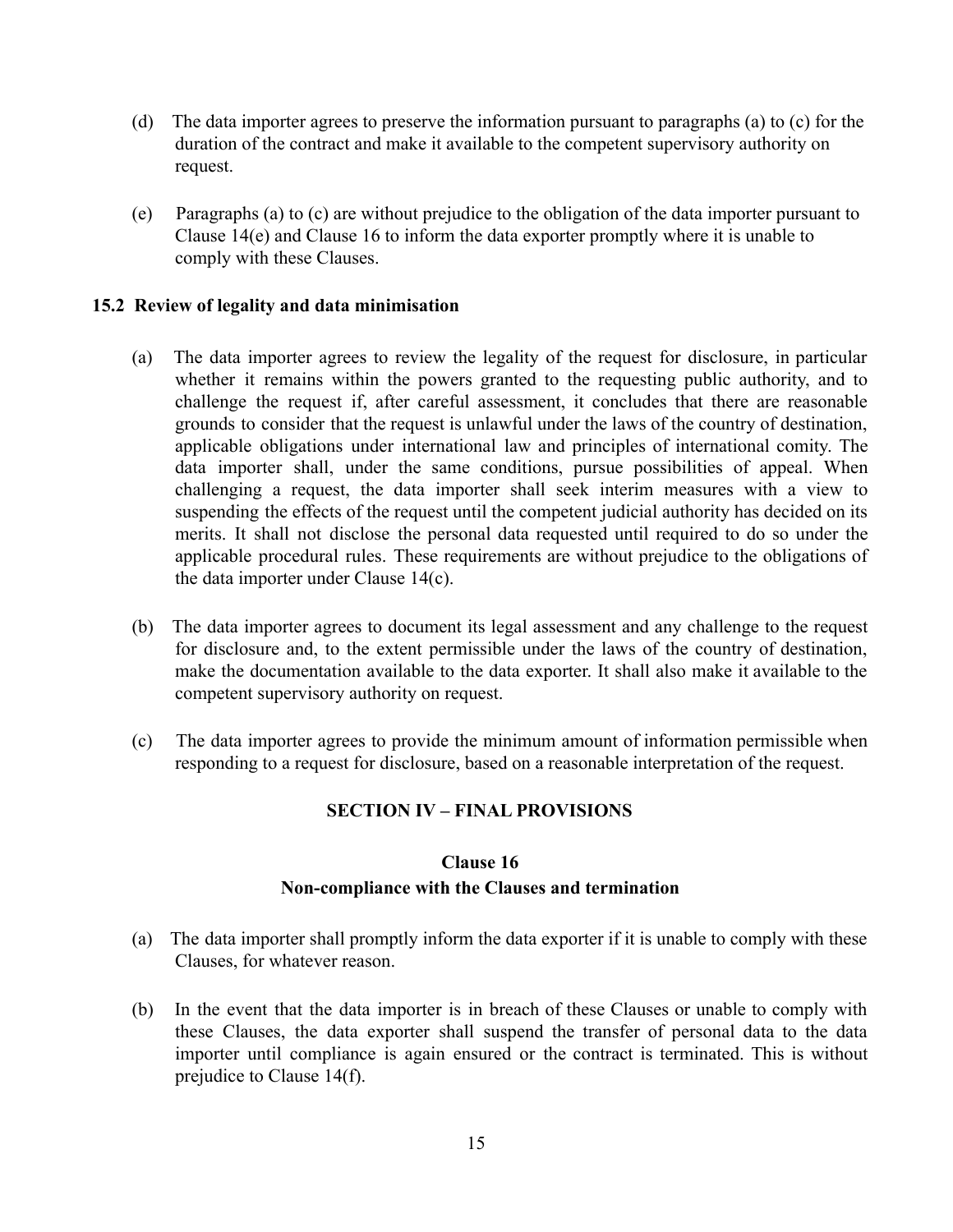- (c) The data exporter shall be entitled to terminate the contract, insofar as it concerns the processing of personal data under these Clauses, where:
	- (i) the data exporter has suspended the transfer of personal data to the data importer pursuant to paragraph (b) and compliance with these Clauses is not restored within a reasonable time and in any event within one month of suspension;
	- (ii) the data importer is in substantial or persistent breach of these Clauses; or
	- (iii) the data importer fails to comply with a binding decision of a competent court or supervisory authority regarding its obligations under these Clauses.

In these cases, it shall inform the competent supervisory authority of such non-compliance. Where the contract involves more than two Parties, the data exporter may exercise this right to termination only with respect to the relevant Party, unless the Parties have agreed otherwise.

- (d) Personal data that has been transferred prior to the termination of the contract pursuant to paragraph (c) shall at the choice of the data exporter immediately be returned to the data exporter or deleted in its entirety. The same shall apply to any copies of the data. The data importer shall certify the deletion of the data to the data exporter. Until the data is deleted or returned, the data importer shall continue to ensure compliance with these Clauses. In case of local laws applicable to the data importer that prohibit the return or deletion of the transferred personal data, the data importer warrants that it will continue to ensure compliance with these Clauses and will only process the data to the extent and for as long as required under that local law.
- (e) Either Party may revoke its agreement to be bound by these Clauses where (i) the European Commission adopts a decision pursuant to Article 45(3) of Regulation (EU) 2016/679 that covers the transfer of personal data to which these Clauses apply; or (ii) Regulation (EU) 2016/679 becomes part of the legal framework of the country to which the personal data is transferred. This is without prejudice to other obligations applying to the processing in question under Regulation (EU) 2016/679.

### **Clause 17**

### **Governing law**

These Clauses shall be governed by the law of one of the EU Member States, provided such law allows for third- party beneficiary rights. The Parties agree that this shall be the law of Ireland.

### **Clause 18**

#### **Choice of forum and jurisdiction**

(a) Any dispute arising from these Clauses shall be resolved by the courts of an EU Member State.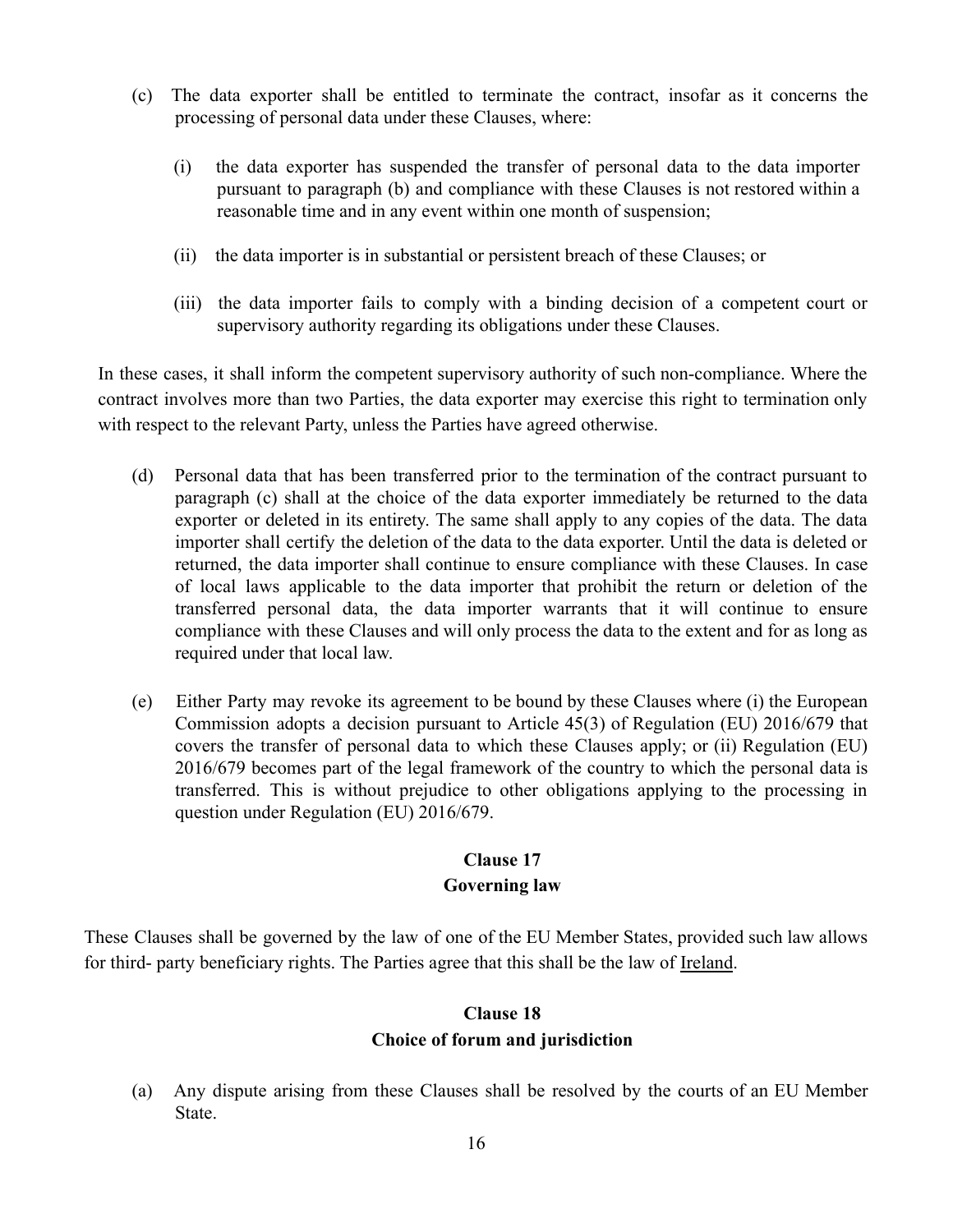- (b) The Parties agree that those shall be the courts of Ireland.
- (c) A data subject may also bring legal proceedings against the data exporter and/or data importer before the courts of the Member State in which he/she has his/her habitual residence.
- (d) The Parties agree to submit themselves to the jurisdiction of such courts.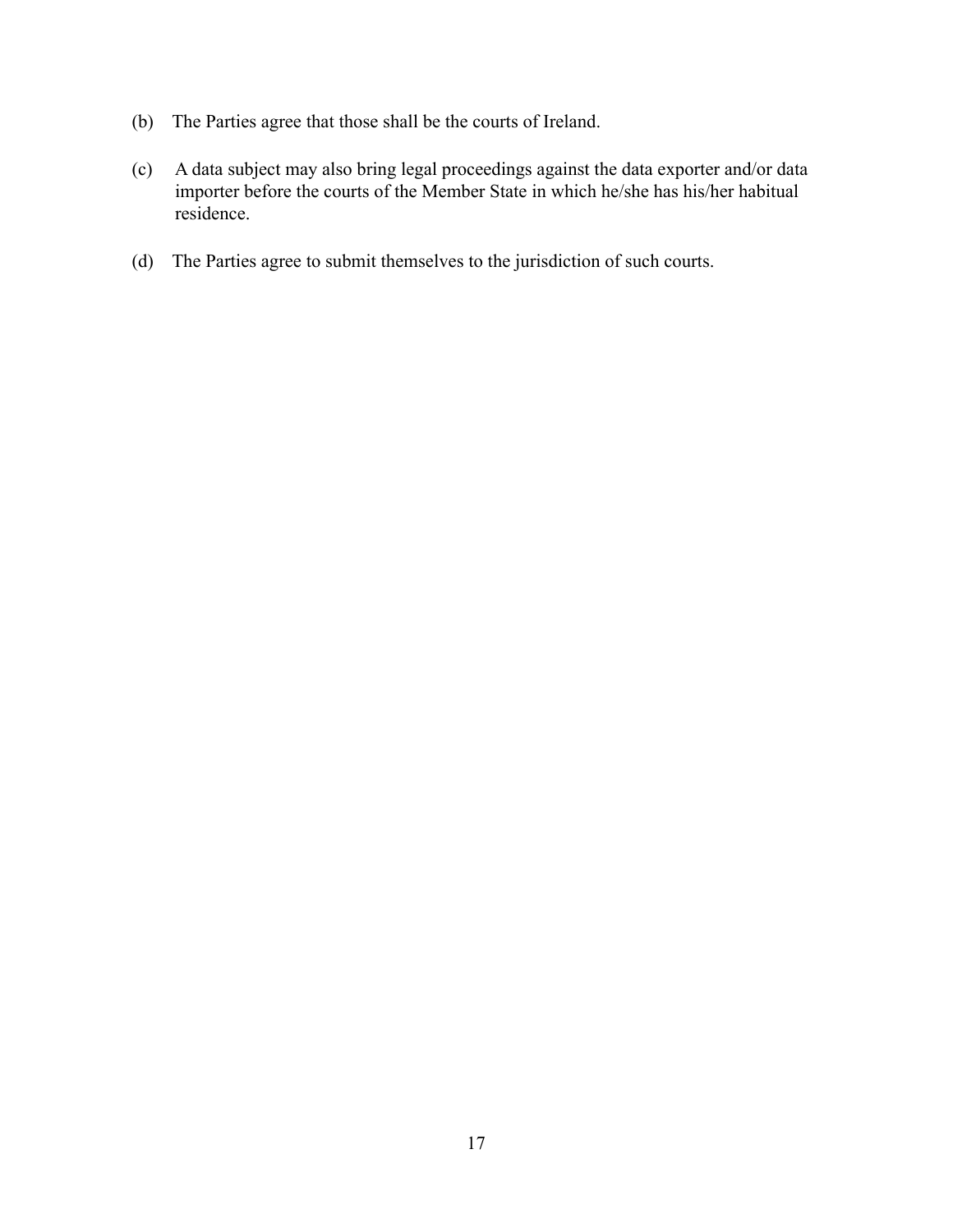### **Annex 1 to Schedule 2**

# **A. LIST OF PARTIES**

# **Data exporter(s):**

Name: Data Exporter is (i) the legal entity that has executed the Standard Contractual Clauses as a Data Exporter and, (ii) all Affiliates (as defined in the Agreement) of Customer established within the European Economic Area (EEA) and Switzerland that have purchased Services on the basis of one or more Order Form(s).

# Address:

Contact person's name, position and contact details:

Activities relevant to the data transferred under these Clauses: Data Exporter's receipt and use of the **Services** 

Signature and Date:

Role (controller/processor): controller

# **Data importer(s):**

Name: Anthony Nemitz, Close

Address: PO Box 1145, Jackson, WY 83001 USA

Contact person's name, position and contact details: support $(a)$ close.com

Activities relevant to the data transferred under these Clauses: Close is a provider of enterprise cloud computing solutions which processes personal data upon the instruction of the data exporter in accordance with the terms of the Agreement.

Signature and Date:

Role (controller/processor): processor

# **B. DESCRIPTION OF TRANSFER**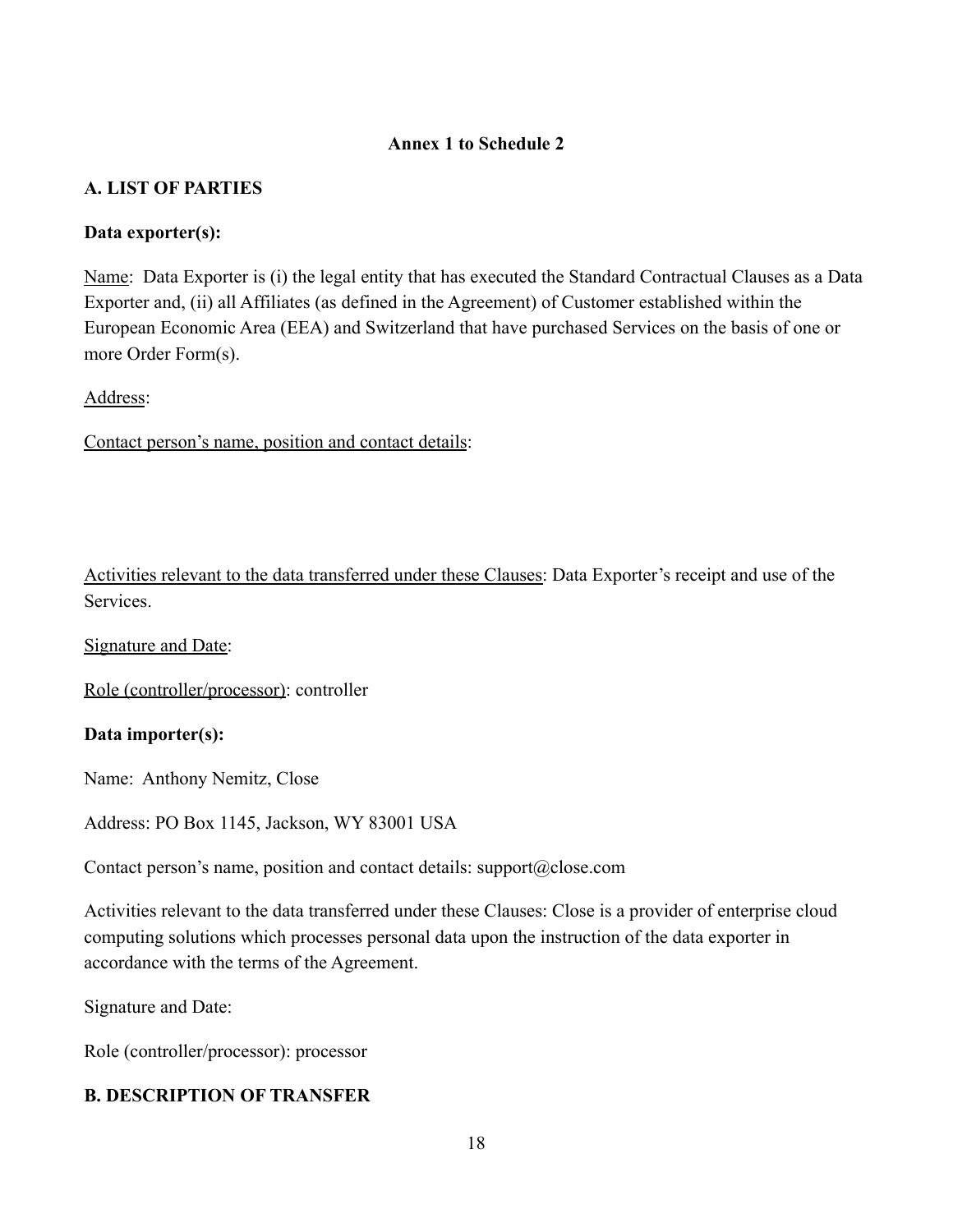Data exporter may submit Personal Data to the Services, the extent of which is determined and controlled by the data exporter in its sole discretion, and which may include, but is not limited to Personal Data relating to the following categories of data subjects:

- · Prospects, customers, business partners and vendors of data exporter (who are natural persons)
- · Employees or contact persons of data exporter's prospects, customers, business partners and vendors
- · Employees, agents, advisors, freelancers of data exporter (who are natural persons)
- · Data exporter's Users authorized by data exporter to use the Services

### *Categories of personal data transferred*

Data exporter may submit Personal Data to the Services, the extent of which is determined and controlled by the data exporter in its sole discretion, and which may include, but is not limited to the following categories of Personal Data:

- Customer's Users authorized by Customer to use the Services
- **First and last name**
- Title and Position
- Employer
- Contact information (company, email, phone, physical business address)
- ID data
- Professional life data
- Personal life data
- Connection data
- Localization data
- Business requirements

*Sensitive data transferred (if applicable) and applied restrictions or safeguards that fully take into* consideration the nature of the data and the risks involved, such as for instance strict purpose limitation, *access restrictions (including access only for staff having followed specialised training), keeping a record of access to the data, restrictions for onward transfers or additional security measures.*

The parties do not intend for any sensitive data, including special categories data to be processed under the Agreement.

*The frequency of the transfer (e.g. whether the data is transferred on a one-off or continuous basis).*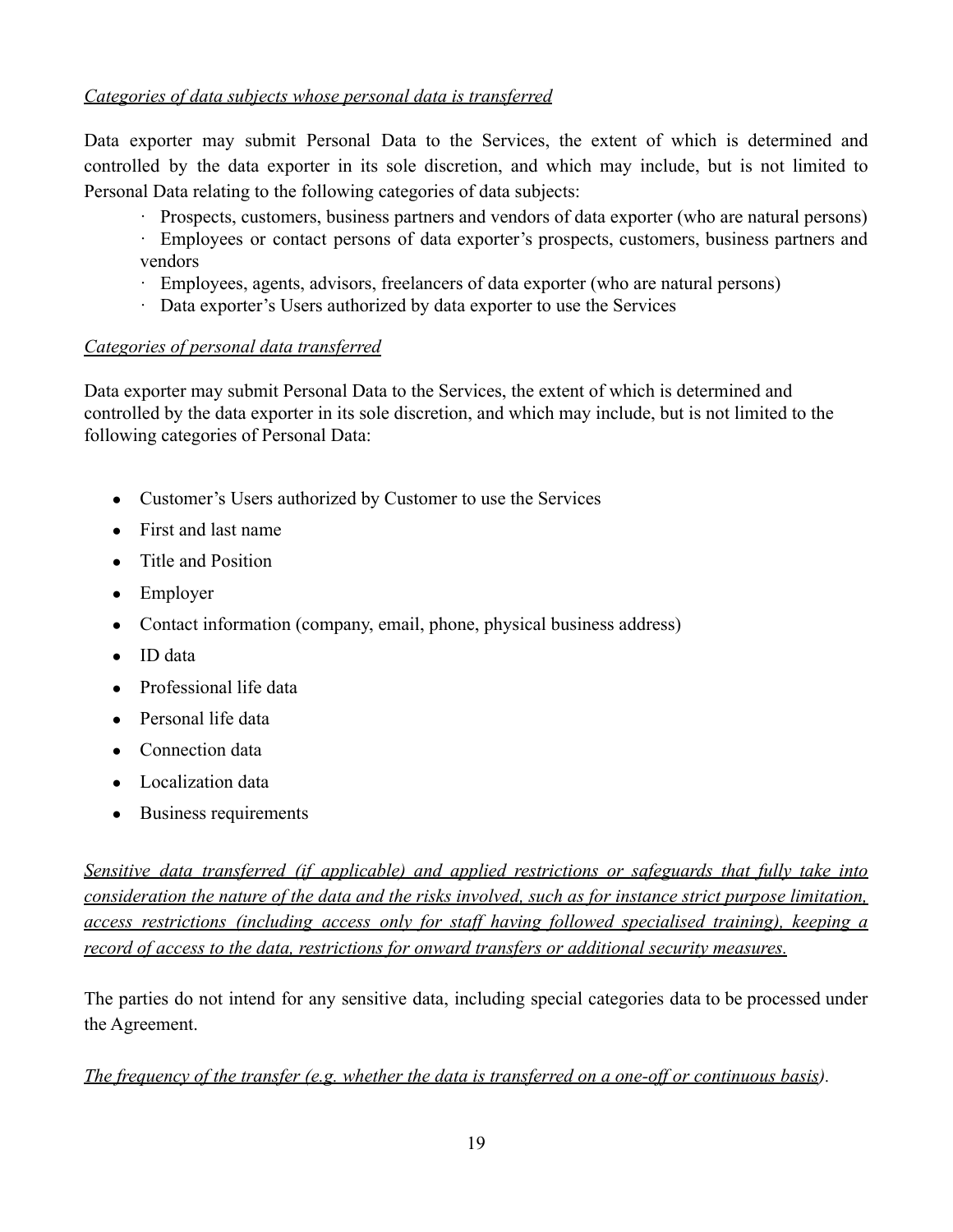Personal data will be transferred to the importer on a continuous basis throughout the duration of the Agreement.

### *Nature of the processing*

Processing of Personal Data (that exporter elects, in its discretion, to send to importer) in connection with its use of importer's services to provide the Services purchased by exporter and as otherwise permitted by the Agreement.

### *Purpose(s) of the data transfer and further processing*

The operation, support, use, or provisioning of an importer's services.

The period for which the personal data will be retained, or, if that is not possible, the criteria used to *determine that period.*

The period of retention is as set out in the Agreement.

# **C. COMPETENT SUPERVISORY AUTHORITY**

*Identify the competent supervisory authority/ies in accordance with Clause 13* The supervisory authority of Ireland shall act as competent supervisory authority.

The data exporter's competent supervisory authority will be determined in accordance with the GDPR.

| <b>Signed and Agreed (Exporter)</b> | <b>Signed and Agreed (Importer)</b> |
|-------------------------------------|-------------------------------------|
| Name:                               | Name: Anthony Nemitz                |
| Position:                           | Position: COO/CCO                   |
| Company:                            | Company: Close (Elastic Inc)        |
| Date:                               | Date:                               |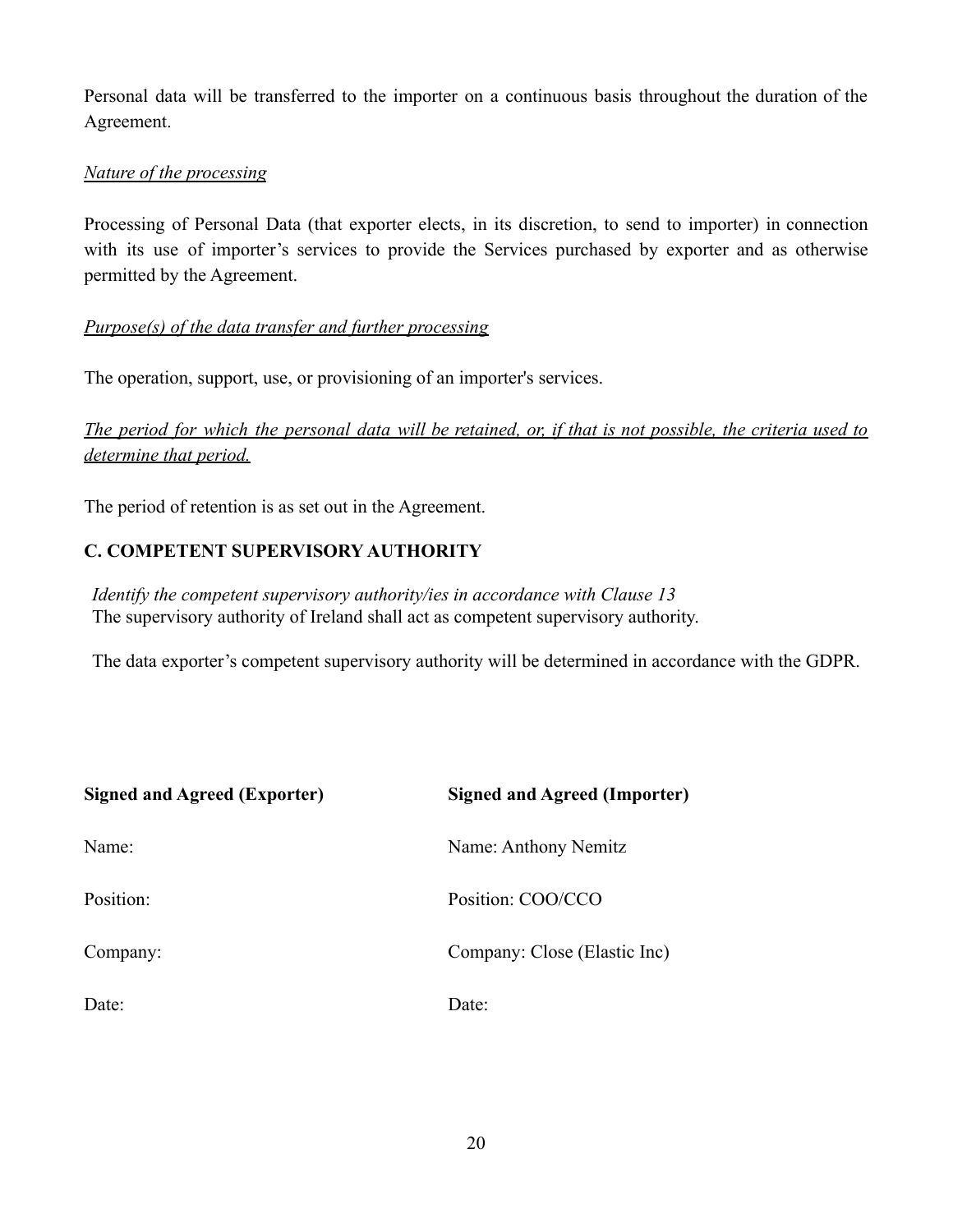### **Annex II to Schedule 2**

# **TECHNICALAND ORGANISATIONAL MEASURES INCLUDING TECHNICALAND ORGANISATIONAL MEASURES TO ENSURE THE SECURITY OF THE DATA**

Data importer will maintain administrative, physical, and technical safeguards for protection of the security, confidentiality and integrity of Personal Data uploaded to the Services, as described in the Security, Privacy and Architecture Documentation applicable to the specific Services purchased by data exporter, and accessible via https://close.com or otherwise made reasonably available by data importer. Data Importer will not materially decrease the overall security of the Services during a subscription term.

*Measures of encryption of personal data/measures for protection of data during transmission and storage:*

Data processed in the Close platform is encrypted in transit using commonly accepted algorithms and protocols (e.g. TLS 1.2/3). Confidential information, as determined by a risk-based assessment, is encrypted at rest using commonly accepted algorithms (e.g. AES-256).

*Measures for ensuring ongoing confidentiality, integrity, availability and resilience of processing systems and services.*

Close maintains information security management policies designed to ensure ongoing confidentiality, integrity, availability, and resilience of processing systems and services. Close systems are architected with redundant capacity and to be highly available. Close takes care to expose the minimum possible attack surface to the public internet.

*Measures for ensuring the ability to restore the availability and access to personal data in a timely manner in the event of a physical or technical incident:*

Close performs regular backups of data, tests backups on a recurring basis, and deploys infrastructure in a highly redundant fashion to support availability of data in the event of an incident. Major data stores are backed up at least once every 24 hours. These backups are encrypted at rest and accessible only by authorized Close engineering staff.

*Processes for regularly testing, assessing and evaluating the effectiveness of technical and organisational measures in order to ensure the security of the processing*

Close undergoes risk assessments on an annual basis to regularly test, assess, and evaluate the effectiveness of its controls.

*Measures for user identification and authorisation*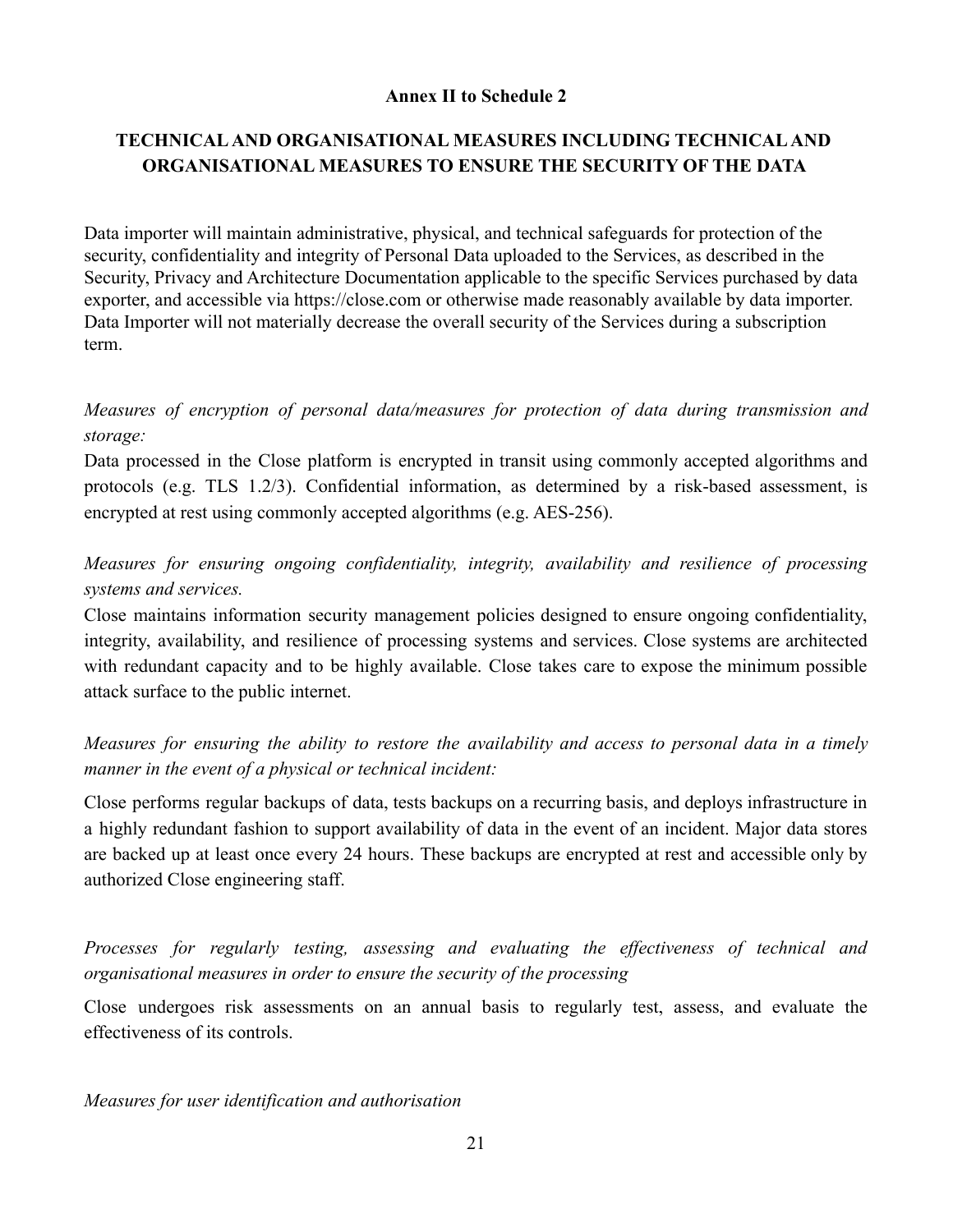Access to systems must be commensurate with job responsibilities or an approved business case, and strong authentication (e.g., multi-factor authentication) is enforced on all systems. Where possible Close systems enforce minimum password strength requirements .

### *Measures for ensuring physical security of locations at which personal data are processed*

Third party data center providers maintain industry leading physical security controls in alignment with standards such as ISO 27001, SOC 2 Type 2, etc.

### *Measures for ensuring events logging*

Close uses audit logging to detect suspicious activity and perform forensic analysis. Close retains event logs for no less than 30 days.

*Measures for ensuring system configuration, including default configuration Measures for internal IT and IT security governance and management Measures for certification/assurance of processes and products*

Close scans relevant processing system configurations for deviations from established benchmarks. Close's IT systems are governed by the internal cyber security policy and controls.

### *Measures for ensuring accountability*

Close maintains clear lines of reporting and accountability, including dedicated team members responsible for data privacy and security. Close has appointed a Chief Cybersecurity Officer (CCO) and independent Data Privacy Officer (DPO).

### *Measures for allowing data portability and ensuring erasure*

Close supports the right to data erasure and portability in the event a data subject request is received by the customer. Upon processing a deletion request within 30 days the deleted information will be completely removed from our systems.

*For transfers to (sub-) processors, also describe the specific technical and organisational measures to* be taken by the (sub-) processor to be able to provide assistance to the controller and, for transfers from *a processor to a sub-processor, to the data exporter*

Data protection commitments to Close by its Sub-processors are substantively similar to those agreed to in the data protection agreement between Close and the data exporter. Close reviews vendor security and privacy posture prior to exporting data, and annually thereafter.